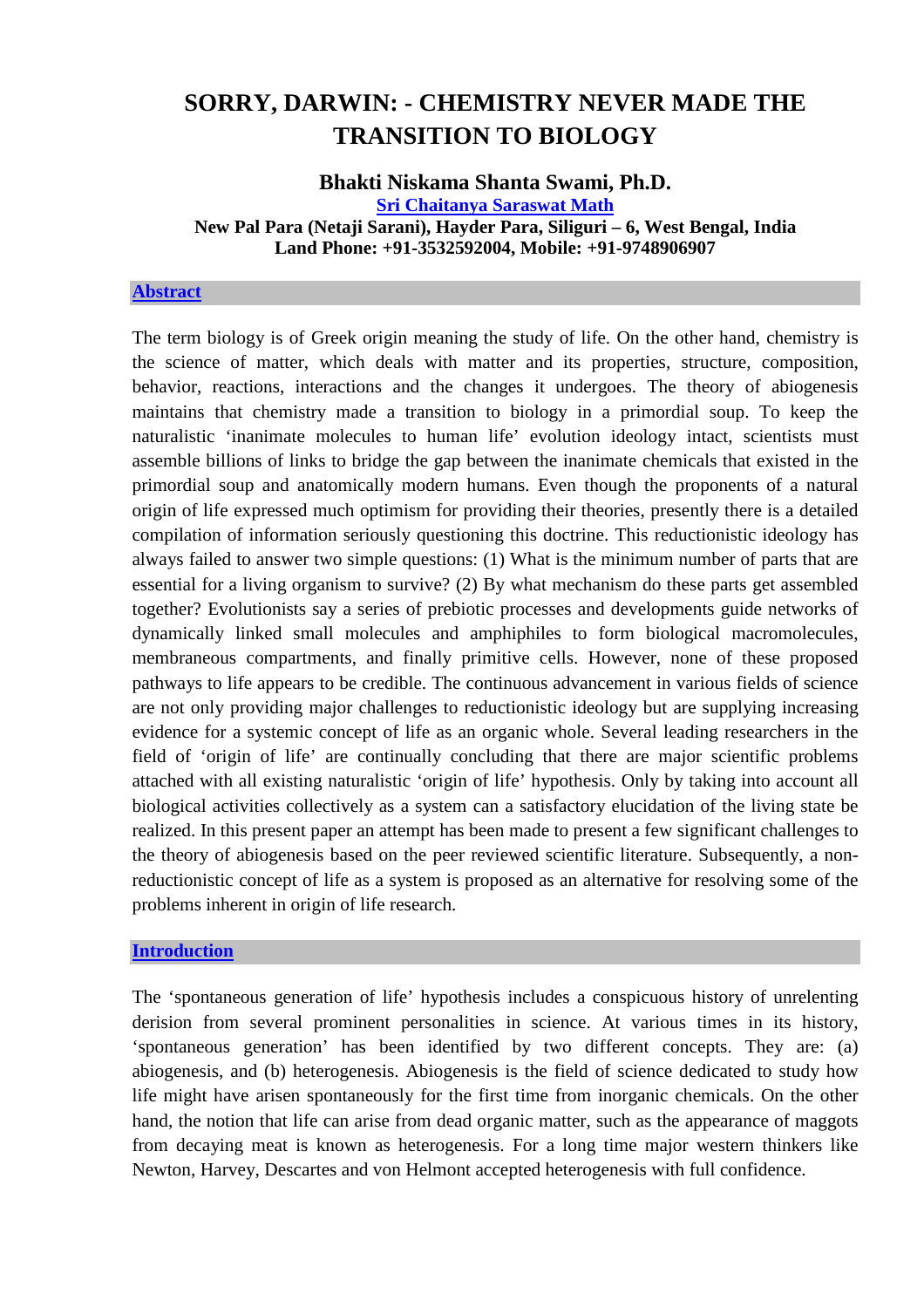Francesco Redi by his experiments demonstrated that meat placed under a screen of muslin never developed maggots. The works of Schulze, Schwann, von Dusch and Schroeder provided significant challenges to heterogenesis, and finally in 1864 Louis Pasteur's famous swan-neck flask experiment sounded the death knell for this theory. Pasteur famously stated that "*Never will the doctrine of spontaneous generation recover from the mortal blow of this simple experiment*".[\[1\]](http://scienceandscientist.org/biology/) 

However, soon after establishment of Pasteur's famous biogenesis theory, the reductionist school proposed an even more intricate and incredible form of spontaneous generation – abiogenesis. This hypothesis gathered its support mainly due to the collapse of the false dilemma of organic and inorganic matter (synthesis of urea in 1828 by Wohler), and the development of the concept of conservation of energy.[\[2\]](http://scienceandscientist.org/biology/) The modern form of chemical evolution theory began to develop following the proposal by Russian biochemist A.I. Oparin.[\[3\]](http://scienceandscientist.org/biology/) According to this claim, complex molecular arrangements and functions of living systems evolved from simpler molecules that preexisted on the lifeless, primitive earth. Thus, abiogenesis provided an ideal sense of balance to Darwinian evolution theory, requiring billions of years to go from dead atoms and molecules to cells, and then, via random mutation or natural selection, from cells to the varieties of living beings present today.

Abiogenesis was popular for years as an explanatory theory of self-assembly as the starting point for chemical evolution. Recently however, the abiogenesis hypothesis has been experiencing critical shortcomings and rapid advancements in cellular biology have led biologists to seriously doubt the veracity of this hypothesis. The present article aims at summarizing a few crucial scientific facts, which are leading us towards a paradigm shift in our understanding of the ontogenesis of life.

## **[Primordial Bombardments Dumped in Darwin's 'Warm Little Pond'](http://scienceandscientist.org/biology/)**

Charles Darwin (1809 –1882) proposed an elucidation for life's origin that complimented his evolution theory. In a famous letter $[4]$  to his botanist friend Joseph D. Hooker in 1871, he stated

 "*It is often said that all the conditions for the first production of a living organism are now present which could ever have been present. But If (and oh what a big if) we could conceive in some warm little pond with all sorts of ammonia and phosphoric salts, light, heat, electricity etc. present, that a protein compound was chemically formed, ready to undergo still more complex changes at the present such matter would be instantly devoured, which would not have been the case before living creatures were formed."* 

For more than one hundred years this idea of Darwin's was accepted dogmatically as scientists were ignorant about the primordial bombardments. In recent times however, scientists have come to believe that the earth's first billion years witnessed murderous bombardments by large projectiles.[\[5\]-\[7\]](http://scienceandscientist.org/biology/) Many leading scientists in the field of 'the origin of life' now feel that the hostile conditions of early earth warrant a total reconsideration of this preceding conviction. James Kasting, who chaired a Gordon Conference on the origin of life, and who was coauthor of one of the key papers dealing with the early bombardment, says that "*The field is in ferment*." An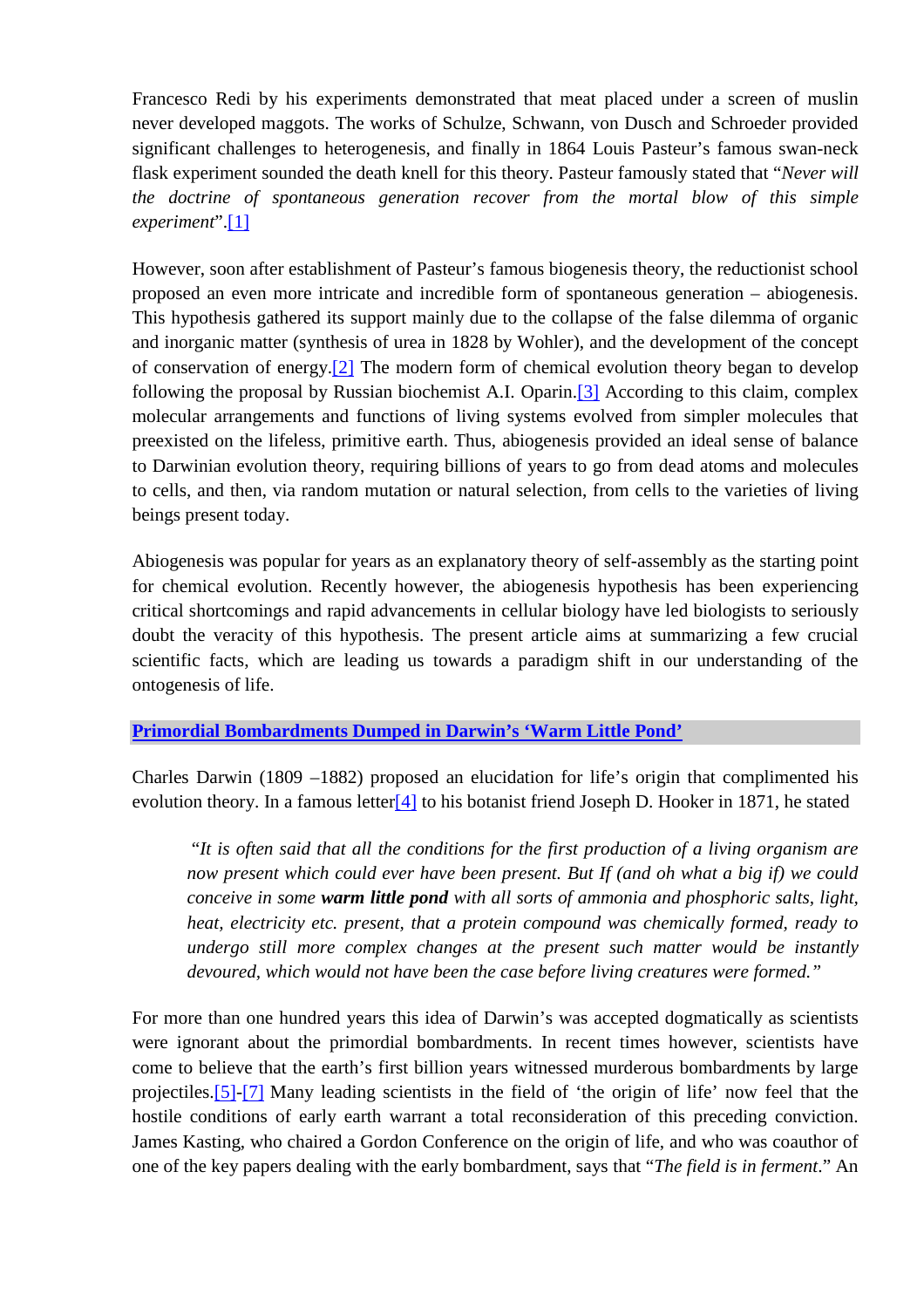additional apparent confirmation of the same can be found from the first two paragraphs of the article 'Goodbye to the Warm Little Pond?'[\[8\],](http://scienceandscientist.org/biology/) published in *Science* magazine:

"*Ever since 1871, when Charles Darwin made his oft-quoted allusion to life's beginnings in a "warm little pond," scientists have tended to imagine the origin of life as being a rather tranquil affair-something like a quiet afternoon in a country kitchen, with a rich organic soup of complex carbon compounds simmering slowly in the sunlight until somehow they became living protoplasm.*

*Sorry, Charles. Your Warm Little Pond was a beautiful image. It's been enshrined in innumerable textbooks as the scientific theory of the origin of life. But to hear the planetary scientists talking these days, you were dead wrong. The Warm Little Pond never existed.*"

Consequently, numerous new speculations are attempting to provide different explanation for the location of the origin of life on earth. There are several suggestions ranging from life beginning in deep sea thermal vents to bacterial life arriving from other places in the universe (Panspermia). Some of these hypotheses may be more credible than others, but it is an astringent fact that scientists have no existent evidence about the possible location for the first life on earth. *Science* magazine also outspokenly substantiated that science has no concrete answer to the question of how and where did life on earth arise?[9]

## **[Chemical Evolution Cannot Ride a Substantially Incredible Barbed Ladder](http://scienceandscientist.org/biology/)**

The chemistry of prebiotic worlds is used on the opposite side of the defining moment for life, when Darwinian evolution theorized it first started functioning. It is perhaps impractical that even the simplest existing cells could have evolved spontaneously, even more so that exceptionally complex modern life forms could have done so. To keep chemical evolution alive, chemists and biologists are utilizing the early earth data provided by geologists and astronomers and are proposing numerous hypotheses in support of chemical evolution. Chemists select the likely prebiotic environment projected by geologists and study probable pathways for how organic molecules and biomolecules could be manufactured in such an environment, how they might have interacted, and how this might lead to more complex living systems. Biologists more often than not see biomolecules in a slightly different context, starting from the high complexity of a modern organism and searching for the vital biological cycles and interactions and then trying to find how something alike but much more simple might have evolved. The open literature is escalating with theories on the origin of life.<sup>[\[10\]](http://scienceandscientist.org/biology/)</sup> Different theories claim different starting points. For example, some propose that life originated with template replicating polymers,<sup>[11]</sup> pyrites,<sup>[12]</sup> thioesters,<sup>[13]</sup> clays,<sup>[14]</sup>,<sup>[15]</sup> polypeptides,<sup>[16]</sup>-[19] and the claims are neither complete nor ending. Also, there is an ever increasing list of speculations on the site of the origin of earth's first life. For example, life originated in an oceanic thick soup,[\[16\]](http://scienceandscientist.org/biology/biology.html) hydrothermal vents,<sup>[12]</sup> microscopic confinements,<sup>[16]-[18]</sup>, and again the speculations are neither complete nor ending. From the scrupulous reviews[\[20\],\[21\]](http://scienceandscientist.org/biology/) we can realize the impractical range of speculative chemical evolution theories back from the chemistry of the existent cellular metabolism to the chemistry of the prebiotic world. The sections below present the vulnerable state of the theory of chemical evolution and its failure in outdoing the steps: (1)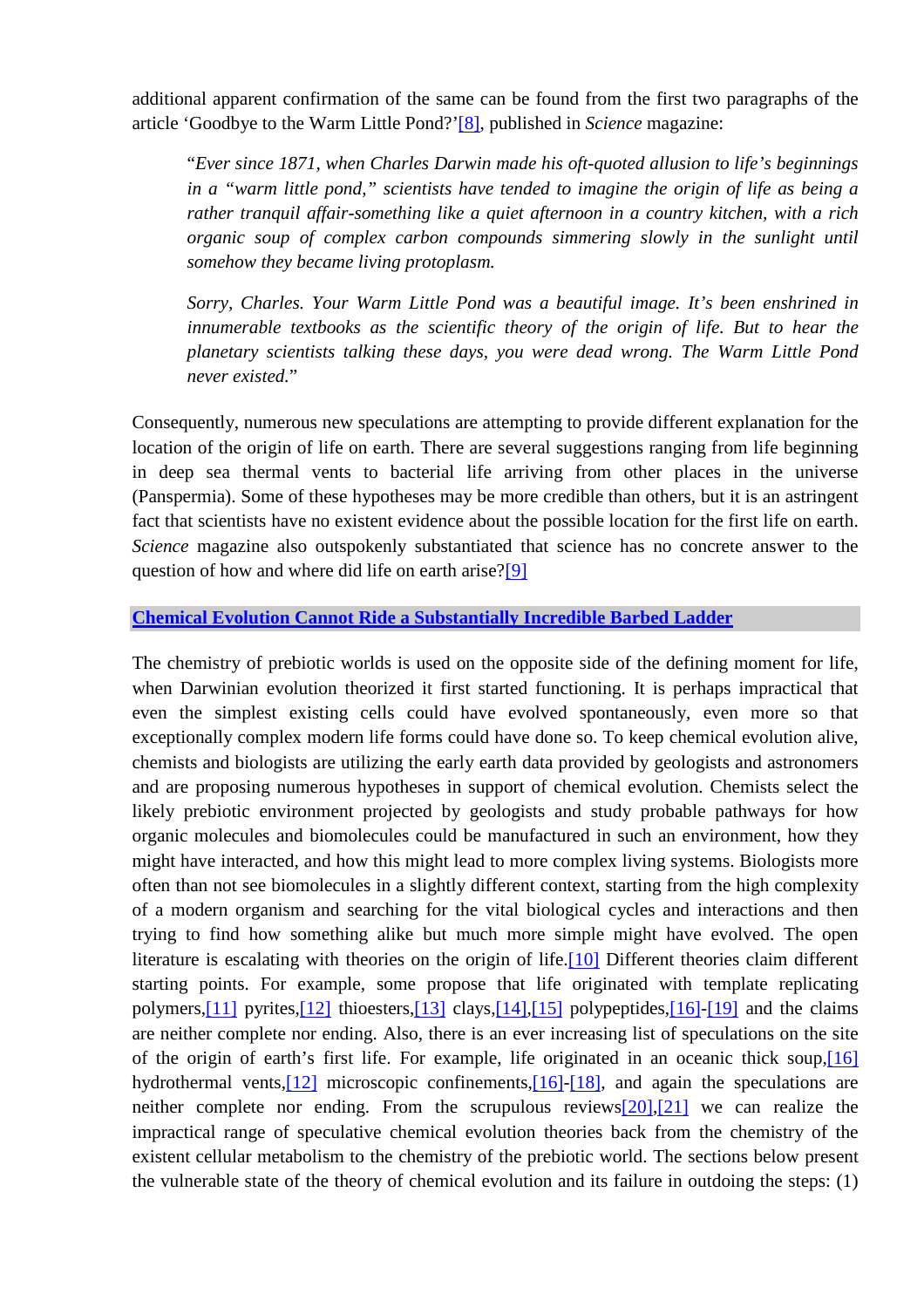Prebiotic synthesis – Primordial soup, (2) Polymerization, (3) Pre-RNA World, (4) RNA world, (5) DNA/Protein world, and (6) Primitive cell.

## **['Primordial Soup' with an Impossible Recipe!](http://scienceandscientist.org/biology/)**

Following Oparin,[\[3\]](http://scienceandscientist.org/biology/biology.html) in 1929 John Haldane proposed that in a reducing primitive atmosphere and with a suitable supply of energy, such as lightning or ultraviolet light, a wide range of organic compounds might be synthesized.[\[22\]](http://scienceandscientist.org/biology/) According to Haldane, the primordial sea was the source of a vast chemical laboratory motorized by solar energy. Haldane explained that, in due course of time, the sea turned into a 'hot diluted soup' containing large populations of organic monomers and polymers. The term 'prebiotic soup' was coined by Haldane, and is well-known as Oparin-Haldane's view of the origin of life. In 1953 Stanley Mille[r\[23\]](http://scienceandscientist.org/biology/) offered experimental support for the theory of prebiotic evolution. Miller experimentally produced amino acids such as glycine, alanine, aspartic acid, and glutamic acid by passing an electric discharge through a gaseous mixture of methane, ammonia, hydrogen, and water vapor. Thus, he suggested that the implausible complexity in the molecular organization of living cells might someway have been produced from nothing more than simple chemicals interacting at random in a primordial ocean. However, we will see below in the light of scientific developments that, such a claim is far from the truth.

# *[Thermodynamics disagreement with Miller's trick](http://scienceandscientist.org/biology/)*

Oparin, Haldane, Miller and his successors suggested unguided energy as the means by which simple molecules can be organized into more complex molecules. However, from the law of nature or from the second law of thermodynamics we know that order that emerges from undirected external forces not only has a momentary disposition, but does not get bigger, unless a directed external exertion is supplied. Miller's explanations give us the impression that he may be ignorant about this fact. Random flashes of electricity used by Miller can transform simple molecules into more complex building blocks. But the very next moment, new electrical flashes supplied by him may destroy these same building blocks. The larger the building blocks, the faster they will be damaged. Hence, to protect building blocks from the destruction by new flashes of lightning, *intelligent* Miller guided the building blocks towards a distillation flask. In this manner *clever* Miller cooked a more and more concentrated organic soup. Who had performed this *inelegant* job of Miller's in the primordial earth?

## *[Chemistry fails to convene the demands of biology in primordial soup](http://scienceandscientist.org/biology/)*

The building blocks of life formed in primordial soup exist only in extremely small amounts and decompose rapidly into a tar-like substance.[\[24\]](http://scienceandscientist.org/biology/) We know that, the ozone layer in the upper atmosphere blocks harmful ultraviolet radiation. However, ozone is composed of oxygen and is the biggest obstacle for the synthesis of building blocks of the life like the ones obtained from Miller's experiments. The chemistry does not function if there is oxygen, but if there is no ozone  $(O_3)$  in the primordial atmosphere, the amino acids would be quickly destroyed by harmful ultraviolet radiation.[\[25\],\[26\]](http://scienceandscientist.org/biology/) Moreover, 'chirality' in biology demands chemistry to supply 'lefthanded' amino acids and 'right-handed' genetic molecules. However, most of the chemical reactions in nature (except living organism) yield 'racemic' mixtures.[[27\]](http://scienceandscientist.org/biology/)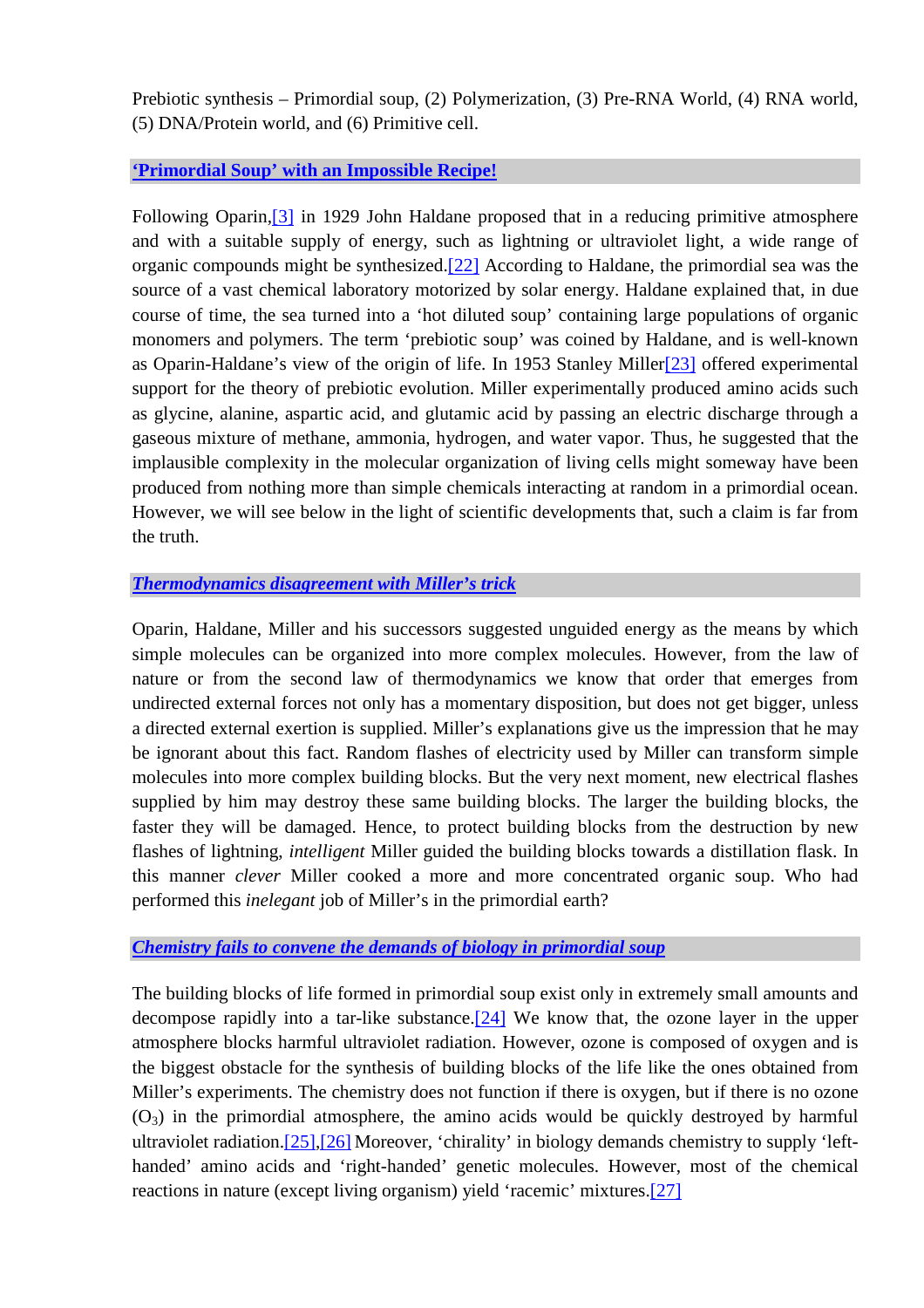The idea of the primitive reducing atmosphere has been severely challenged by the available data from geology, geophysics and geochemistry.[\[28\],\[29\]](http://scienceandscientist.org/biology/) There is no geologic evidence for either a reducing primitive atmosphere or an early earth containing large amounts of methane gas. Moreover, a quick disappearance of ammonia may take place, because the effective threshold for degradation by ultraviolet radiation is  $2,250\text{\AA}$ . [30] Also, a quantity of ammonia equivalent to the present atmospheric nitrogen would be destroyed in approximately 30,000 years.[\[31\]](http://scienceandscientist.org/biology/) Experiments confirm that irradiating a highly reducing atmosphere produces hydrophobic organic molecules that are absorbed by sedimentary clays. This indicates that the earliest rocks should have contained an extraordinarily large amount of carbon or organic chemicals. However, this is not supported by the observed data. Based on observations from the stratigraphical record, Davidson explained that there is no evidence that a primeval reducing atmosphere might have persisted during much of Precambrian time[.\[32\]](http://scienceandscientist.org/biology/) Theoretical calculation also confirms that dissociation of water vapor by ultraviolet light must have produced enough oxygen very early in the history of the earth to create an oxidizing atmosphere.[[33\]](http://scienceandscientist.org/biology/)

Now for many decades it is well known that the primordial environment was most likely not composed of methane or ammonia, and thus would not have been favorable to Miller-Urey type chemistry. David Deamer, an origin of life theorist says, "*This optimistic picture began to change in the late 1970s, when it became increasingly clear that the early atmosphere was probably volcanic in origin and composition, composed largely of carbon dioxide and nitrogen rather than the mixture of reducing gases assumed by the Miller-Urey model. Carbon dioxide does not support the rich array of synthetic pathways leading to possible monomers...*"[\[34\]](http://scienceandscientist.org/biology/) Jeffrey Bada and his co-researchers also echoed the similar statement: "*Geoscientists today doubt that the primitive atmosphere had the highly reducing composition Miller used...*"[\[35\]](http://scienceandscientist.org/biology/) Interestingly, it is reported in *Earth and Planetary Science Letters* that chemical properties have been effectively unvarying over earth's history, and thus concludes that "*Life may have found its origins in other environments or by other mechanisms.*["\[36\]](http://scienceandscientist.org/biology/) In 1996 Miller himself stated, "*We really don't know what the Earth was like three or four billion years ago. So there are all sorts of theories and speculations. The major uncertainty concerns what the atmosphere was like. This is a major area of dispute.*["\[37\]](http://scienceandscientist.org/biology/) Many prominent scientists in recent time have discarded the Miller-Urey experiment and the 'primordial soup' hypothesis it claimed to support. In 1990 the Space Studies Board of the National Research Council suggested that origin of life scientists should undertake a "*reexamination of biological monomer synthesis under primitive Earthlike environments, as revealed in current models of the early Earth.*"[\[38\]](http://scienceandscientist.org/biology/) In a review, Leslie Orgel has expressed that, "*The relevance of all of this early work to the origin of life has been questioned because it now seems very unlikely that the Earth's atmosphere was ever as strongly reducing as Miller and Urey assumed.*"[\[39\]](http://scienceandscientist.org/biology/) In a recent NPR report biochemist Nick Lane states that the primordial soup theory is now expired. $[40]$ 

However, this does not lead to an end to speculation on the chemical origin of life. Many new hypothetical primitive atmospheres have been proposed.[\[41\]-\[44\]](http://scienceandscientist.org/biology/) It is also speculated that organic compounds required for the origin of life may have come from outer space, for instance interplanetary dust particles, comets, asteroids and meteorites.[\[45\]](http://scienceandscientist.org/biology/) However, the major question will be: was extraterrestrial organic material ever efficiently delivered intact to the Earth?[\[46\]](http://scienceandscientist.org/biology/) Scientists may continually arrive at many such alternative theories about the unknown past. However, updated science textbooks should at least inform new generations about this nowoutmoded recipe of 'primordial soup'.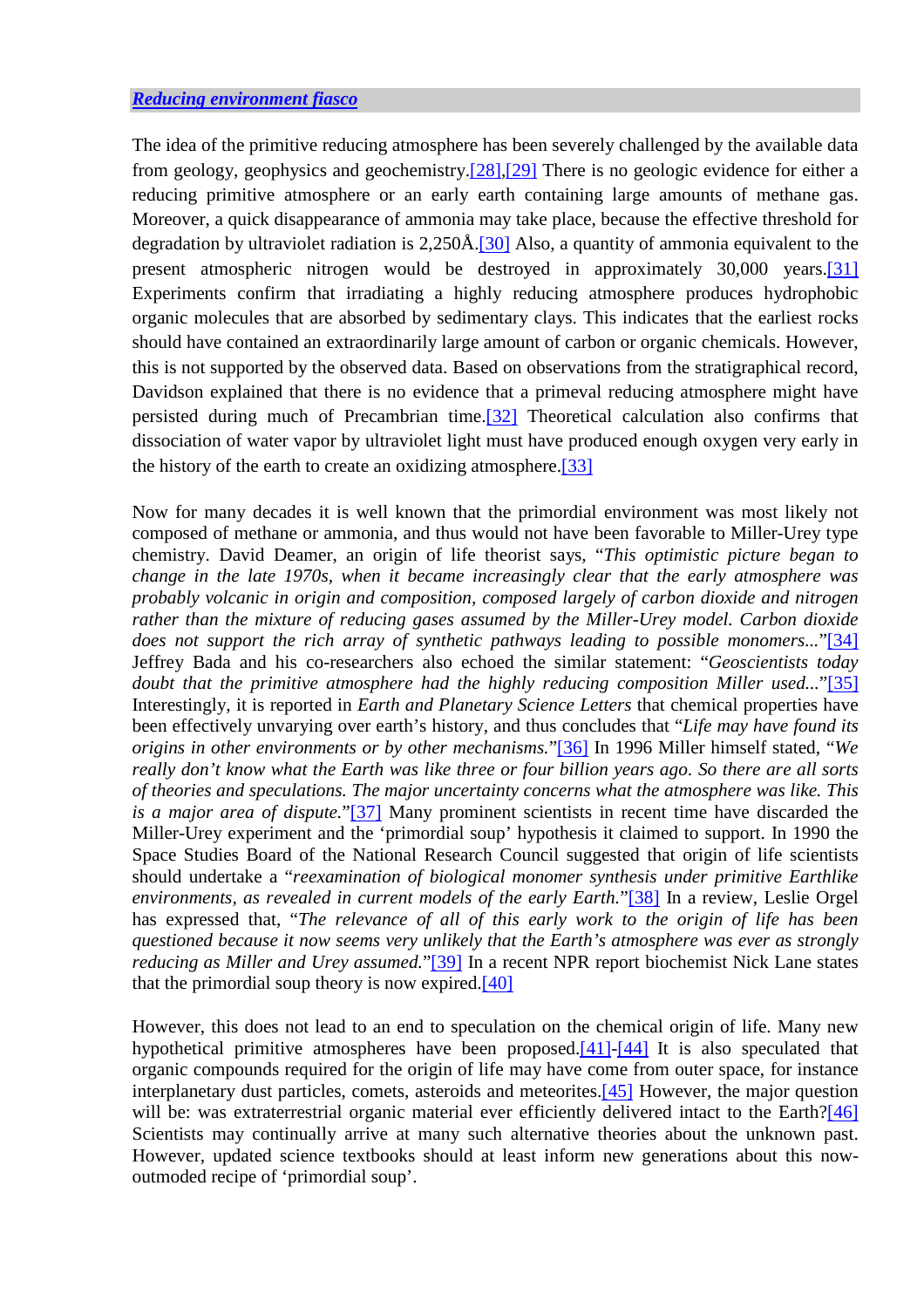## **[Polymerization Riddle](http://scienceandscientist.org/biology/)**

Polymerization is a necessary process for synthesizing complex organic molecules (polymers) from simple organic molecules (monomers). Biology demands chemistry to supply not just any polymers, but very specific ones. The natural synthesis of amino acids and the development of peptides under the early earth atmosphere is one of the big problems in abiogenesis.[\[47\]](http://scienceandscientist.org/biology/) The February 1998 special issue of *Earth* magazine also states that, "*And even if Miller's atmosphere could have existed, how do you get simple molecules such as amino acids to go through the necessary chemical changes that will convert them into more complicated compounds, or polymers, such as proteins. Miller himself throws up his hands at that part of the puzzle. "It's a problem," he sighs with exasperation. "How do you make polymers? That's not so easy."*"[\[48\]](http://scienceandscientist.org/biology/)

Polymerization yields water molecules as one of the end products along with polymers. Le Chatelier's Principle explains that the presence of a product (in present case, water) in the reaction medium will substantially slow the reaction. Darwinists proclaim that first life originated in water over a long span of time by a self-organization of molecules. The equilibrium concentration of biological polymers is sufficiently low and thus they have a propensity to break apart in water, not organize.[\[46\]](http://scienceandscientist.org/biology/biology.html) Consequently, an increase in time will only facilitate water to destroy the polymers. This crisis is one of the biggest headaches for the Darwinists.<sup>[\[49\]](http://scienceandscientist.org/biology/)</sup>

To overcome this problem, polymerization in primordial earth requires dehydration synthesis. Because, the polymerization process needs an input of energy, some researchers proposed heating as a means to get rid of the water. However, many researchers including Miller himself reported that a hot prebiotic environment would accelerate the breakdown of biological polymers and hence this is not a suitable option for primordial biochemical synthesis.[50],[51]

Scientists are not able to know how the earliest biopolymers were formed in the prebiotic Earth. The characteristics of such polymers are so distinctive that it is impossible to conjecture about their development. Scientists can only evidently attempt various methods to synthesize them under an assumed primordial-like environment. For instance chemists can only manufacture homopolymers or short co-oligopeptides, but not long co-polymeric chains.[\[52\]-\[57\]](http://scienceandscientist.org/biology/) The Merrifield method can be adopted to produce amino acid by amino acid, as identical copolymers. However, this is not a prebiotic technique.[\[58\]](http://scienceandscientist.org/biology/) A range of remarkable reactions have been projected and considered in the prebiotic scenario. However, the questions, 'how to produce long and chain specific polymers under possible prebiotic circumstances?', and 'why a specific polymer chain was formed, and not a different one?' are still unanswered. Chiarabelli also confirms that, "*…it is reasonable to agree with the statement, proposed by the editor, that we do not know, neither conceptually nor experimentally, how to make macromolecular sequences under prebiotic conditions.*["\[59\]](http://scienceandscientist.org/biology/) Therefore, it appears to not be viable for scientists to overcome this polymerization riddle.

## **[Pre-RNA World – A Jumbled and Gloomy Pathway to RNA](http://scienceandscientist.org/biology/)**

The primordial synthesis of self-replicating molecules is a further and more intricate problem than that of polymerization. In the 1980s Noble-prize winner Thomas R. Cech discovered selfreplicating RNA molecules, and thus scientists started believing that RNA molecules could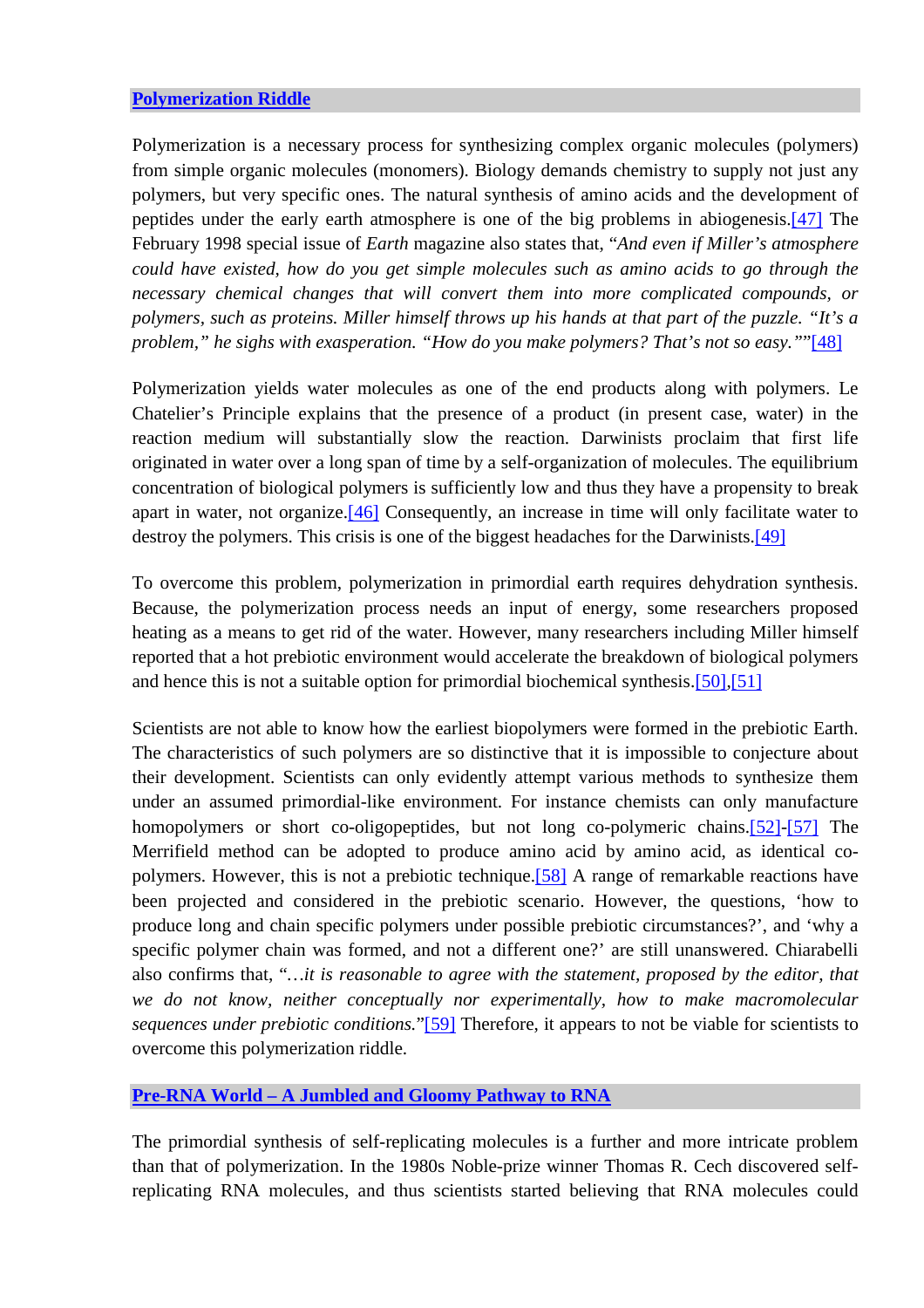supply the satisfactory explanations for the transition of chemistry to biology in the primordial environments. However, soon researchers observed that there are too many problems with RNA for it to have been the molecule responsible for the transition from chemical to biological. As a result, scientists are now coming up with several new proposals for a variety of mechanisms and molecules by which the transition from chemical to biological can be explained in a world existing before RNA. In recent years the pre-RNA world concept created a great interest among the origin of life researchers, in spite of the absence of direction from known metabolic pathways in biology regarding the chemical nature of a predecessor to RNA.

In 1966, Cairns-Smith came up with a drastic proposal supporting that the first appearance of life was not based on organic polymers at all, but rather on inorganic clays.<sup>[60]</sup> This model explained the partaking of inorganic clays in creating a replicating system capable of storing information. Information was represented by the distribution of charges or shapes along the surface of the clay. On the other hand, replication is meant to copy that information to newly formed clay layers. The role of natural selection comes into picture when the number of ions in a layer influences how quickly and efficiently the new layer can be made. Suggestions of these kinds not only force chemists to consider more broadly the nature of heritable chemical information, but challenge them to develop and provide experiments to investigate these proposals.

Researchers then started the search for alternative genetic materials. For example, Eschenmoser has proposed a molecule called pyranosyl RNA (pRNA) that is very much correlated to RNA but incorporates a different edition of ribose.<sup>[61]</sup> In natural RNA, ribose contains a five member ring of four carbon atoms and one oxygen atom. On the other hand, Eschenmoser's ribose structure is rearranged to contain an additional carbon atom in the ring. Eschenmoser finds that complementary strands of pRNA can unite by typical Watson-Crick pairing to give doublestrand units that allow a smaller amount of undesirable variations in structure than are achievable with normal RNA. Furthermore, the strands do not twist around each other, as they do in double strand RNA. In a pre-RNA world, where protein enzymes were absent, twisting could stop the strands from unraveling cleanly in replication process. Hence researchers believe that, pRNA appears superior and more suited for replication in a primordial environment than RNA itself. However, scientists have yet to discover an effortless means for synthesizing ribonucleotides containing a six-member sugar ring. Consequently, pRNA failed to gather sufficient experimental support to be considered a strong candidate.<sup>[\[62\]](http://scienceandscientist.org/biology/)</sup>

In a very different approach, Nielsen and his team have used a computer model to design a peptide nucleic acid (PNA) that combines a protein-like backbone with nucleic acid bases for side chains.<sup>[63]</sup> Similar to RNA, one strand of PNA can combine soundly with a complementary strand. Like RNA, PNA may be able to act as a template for the building of its complement. Scientists are hopeful that perhaps PNA was involved in an early genetic system. Even though Aminoethylglycine has been synthesized in spark discharge reactions from nitrogen, ammonia, methane and water<sup>[64]</sup>, to date the prebiotic synthesis of an entire PNA monomer has not been achieved. Although PNA is non-chiral, it is vulnerable to cross-inhibition of the opposing enantiomers when directing the polymerization of activated D,L-ribonucleotide.<sup>[65]</sup>,[66] In addition, PNA monomers can go through an intramolecular N-acyl transfer reaction that would stop any predictable mechanism for their polymerization.<sup>[67]</sup> Both pRNA and PNA dependent on Watson-Crick base pairs as the structural element that makes complementary pairing possible.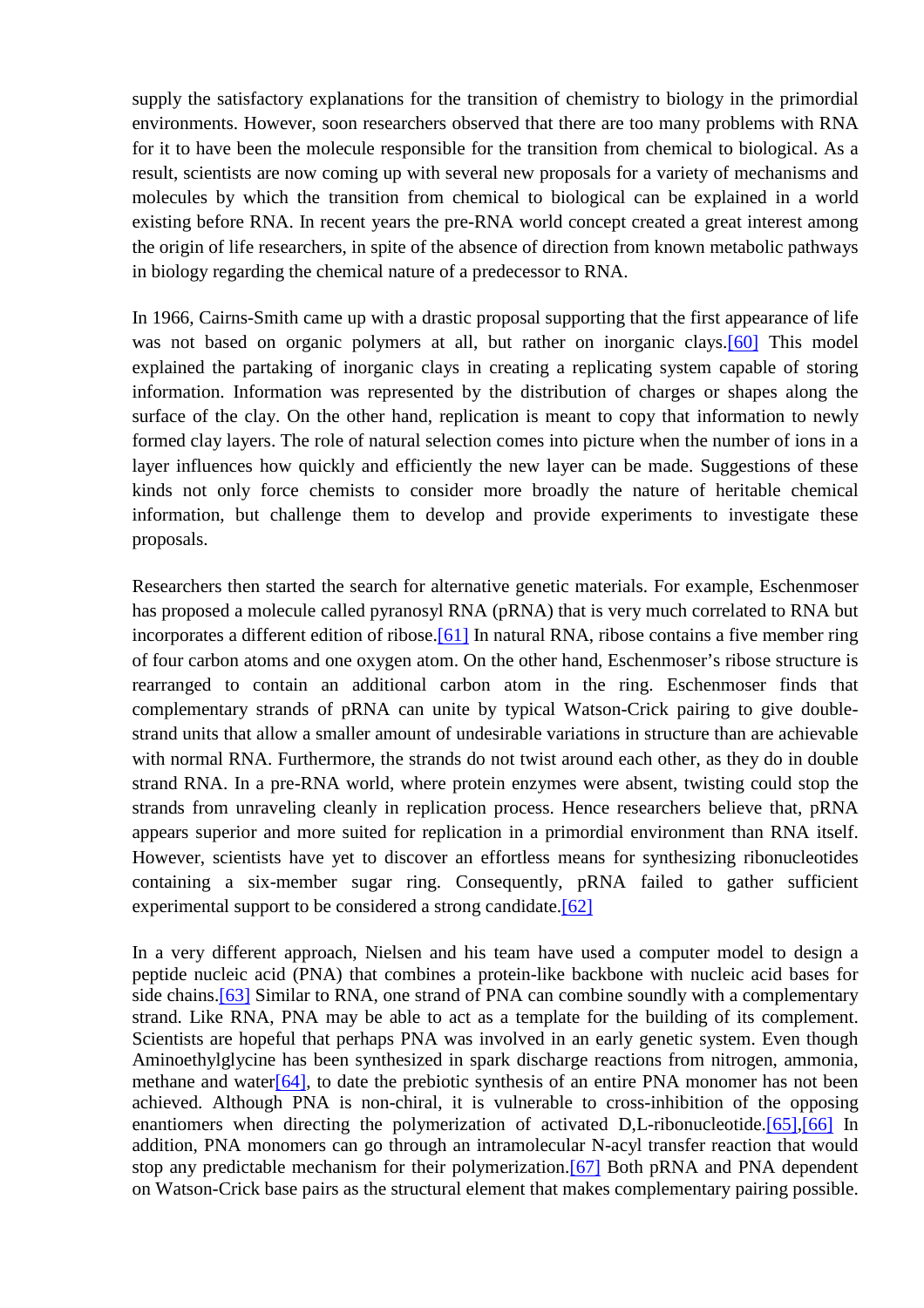Researchers engrossed in discovering simpler genetic systems are searching for complementary molecules that do not depend on nucleotide bases for template-directed copying. In reality, there is no encouraging evidence that polymers produced from such building blocks can replicate.

Threose-based nucleic acid (TNA) is a recent suggestion and evolutionists believe that TNA might be better candidate for pre-RNA world, compared to other possible sugar-based nucleic acids.[\[68\]](http://scienceandscientist.org/biology/) TNA is alike to DNA and RNA. In addition, it contains a simpler 4-carbon sugar called threose in its backbone instead of deoxyribose found in DNA or ribose in RNA. Threose is a simpler sugar than ribose. Advantageously, TNA also displays superior base pairing properties. Inspired by these properties of TNA, some researchers projected that TNA could be a long-lost predecessor to RNA. However, there are several technical problems attached to this proposal. In 2000 Leslie Orgel listed several of them in his paper published in *Science* magazine.[\[69\]](http://scienceandscientist.org/biology/) "*Nucleotides containing a tetrose sugar have not been considered likely components of an early genetic polymer because they cannot be joined together by phosphate groups to give a backbone with a six-atom repeat.*" Orgel further reported that, "*In the alternative gradualist scenario, ribonucleotides were at first substituted a few at a time and at random in TNA sequences. The proportion of RNA components increased over time from almost zero to 100%. The information present originally in the TNA sequence was, at least in part, preserved in the final RNA sequence. This attractive theory suffers from one major drawback. Introduction of a substantial number of ribonucleotides at random might not prevent replication of TNA, but it would almost certainly destroy the catalytic function of any particular TNA sequence and thus would render evolved TNA sequences useless when rewritten accurately as RNA.*" That means none of the existing life forms today retain any TNA. Jeffrey Bada also points out, "*TNA suffers from the chirality quandary associated with all sugar-based nucleic acid backbones. Although the presence of a 4-carbon sugar in TNA reduces this problem to 2 sugars and 4 stereoisomers, it remains a formidable challenge to demonstrate how oligonucleotides composed of only Lthreose could be preferentially synthesized under pre-biotic conditions .... the selection of chiral sugar component of TNA would have required some sort of selection process to be in operation.*"[\[46\]](http://scienceandscientist.org/biology/biology.html)

The catalytic potential of proposed predecessor of RNA (pRNA, PNA, TNA, etc) has not yet been established. Hence, every rational supposition regarding pre-RNA life must reflect on whether that preceding genetic system could have facilitated the manifestation of RNA.

#### **[The RNA World Reverie](http://scienceandscientist.org/biology/)**

The term "RNA World" was originally used by the Nobel Prize winner Walter Gilbert in 1986, in an interpretation on findings of the catalytic properties of different types of RNA.[\[70\]](http://scienceandscientist.org/biology/) However, the notion of RNA as a primordial molecule can be found in several old published literatures.[\[71\]-\[73\]](http://scienceandscientist.org/biology/) In the real RNA world observed in present available biological systems, RNA plays dynamic roles in catalyzing biochemical reactions, in translating mRNA into proteins, in regulating gene expression, and in the continuous scuffle between infectious agents trying to destabilize host resistance systems and host cells shielding themselves from infection. Even though scientists have no understanding about how it works, they have the tools to carry on their examination of this existing RNA world and distill their understanding. On the other hand, the primordial RNA world is a made-up age when RNA exhibited both information and function, both genotype and phenotype. Thus, verities of unending speculations are continually coming forward, attempting to apply the data of the present RNA world to understand the primordial RNA world[.\[74\]](http://scienceandscientist.org/biology/)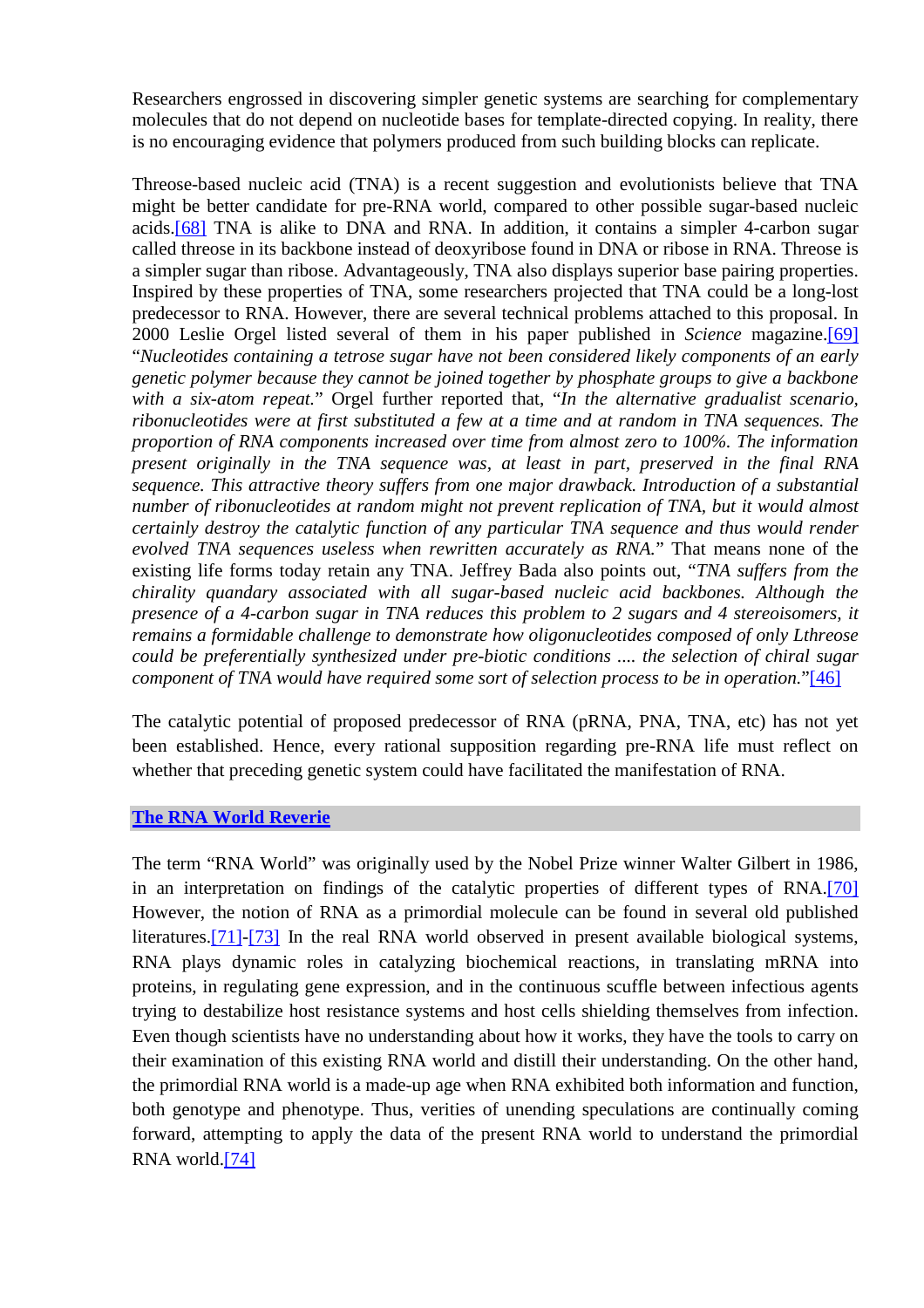Astrobiologists investigating the origin of life on Earth struggle with the question about the nature of the molecules that were the precursors for life. The molecular basis for the storage of genetic information in existing living organisms is deoxyribonucleic acid, or DNA. The instructions enclosed in molecules of DNA are expressed by the organism with the use of RNA to make proteins that, in turn, are essential to mediate reactions in the cell. In the absence of RNA, DNA would not be translated into proteins. Similarly, without proteins, the needed reactions could not be catalyzed. This has been the chicken and egg problem of the naturalistic origin of life from chemicals – "which came first – DNA or protein molecule?"

Moreover, DNA is an extremely out-sized and intricate molecule and is more stable when two strands come together to form the double helix. It cannot replicate without the help of RNA and enzymatic proteins to catalyze the essential reactions. DNA also seeks the help of proteins to unwind its two strands for replication and to keep the strands from getting tangled up during replication. On the other hand, RNA is often observed as a single strand of nucleic acids. Its backbone structure is produced in fewer steps than DNA. Moreover, as it is comprised of a four letter alphabet, it also can restrain hereditary information. In 1983, Cech and Altman, separately revealed that ribozymes enzymes could be made exclusively of RNA instead of protein. This has lent to the notion that RNA was the primitive information-storing molecule of preference. As discussed in the previous section, some researchers also consider that there were other molecules even prior to RNA (pre-RNA world) that were used by the first life forms. Those that think that RNA was the first molecule with this function assume that RNA, instead of proteins, could catalyze all of the reactions essential for replication. They refer to the era when RNA exhibited this task as the "RNA World".

All these appear attractive possibilities, but researchers have reported a number of serious problems associated with RNA world. At the outset, the sugar molecule that is required to produce RNA molecules is ribose. In an attempt to find the chance development of organic molecules in the laboratory, scientists failed to produce a reaction that could gave rise to a high yield of ribose in place of a random mixture of sugars.[\[75\]](http://scienceandscientist.org/biology/) Even if they discover a natural reaction that can readily gives rise to ribose in large quantities, they would then have to face the issue of the fast rate at which sugars would have decomposed in primordial conditions. Stanley Miller and his research group have reported, "*ribose and other sugars have surprisingly short half-lives for decomposition at neutral pH, making it very unlikely that sugars were available as prebiotic reagents.*"[\[76\]](http://scienceandscientist.org/biology/) Finally, if somehow sugars are manufactured, how would primordial life have selected the structure of sugar out of a mixture that was exactly half "right handed" and half "left handed"? There are many such practical problems attached with both the prebiotic synthesis and the stability of ribose.[\[77\]-\[81\]](http://scienceandscientist.org/biology/) 

One of the major assumptions of the RNA world hypothesis is that in the primordial conditions, ribonucleotides spontaneously condense into polymers to form RNA molecules. Once RNA molecules have formed, by its catalytic activity to replicate itself a population of such selfreplicating molecules would arise. "*It is difficult to believe*," says RNA World research scientist Steven Benner, "*that larger pools of random RNA emerged spontaneously without the gentle coaxing of a graduate student desiring a completed dissertation.*"[\[82\]](http://scienceandscientist.org/biology/) In addition, researchers believe that even if RNA could have formed spontaneously, the spontaneous hydrolysis and other destructive conditions operational on the early Earth would have caused it to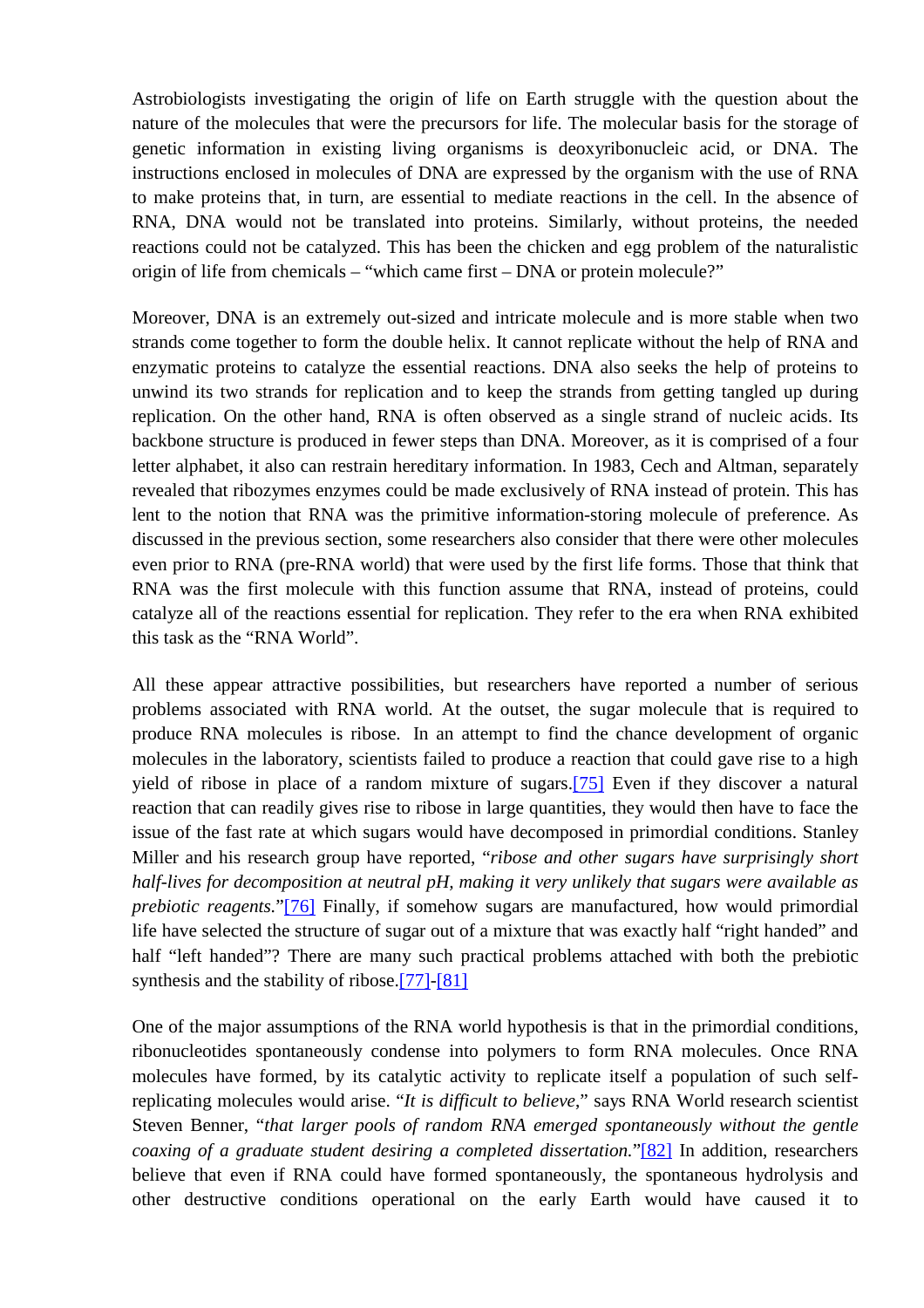decompose.[\[2\]](http://scienceandscientist.org/biology/biology.html) Joyce and Orgel recommend that "*…myth of a self-replicating RNA molecule that arose de novo from a soup of random polynucleotides. Not only is such a notion unrealistic in light of our current understanding of prebiotic chemistry, but it should strain the credulity of even an optimist's view of RNA's catalytic potential.*"[\[83\]](http://scienceandscientist.org/biology/) 

Francis Crick confirms that, "*At present, the gap from the primal "soup" to the first RNA system capable of natural selection looks forbiddingly wide."*[\[84\]](http://scienceandscientist.org/biology/) Furthermore, RNA fails to perform all of the functions of DNA sufficiently to support replication and transcription of proteins. Consequently, Leslie Orgel pointed out the inability of the RNA world: "*This scenario could have occurred, we noted, if prebiotic RNA had two properties not evident today: A capacity to replicate without the help of proteins and an ability to catalyze every step of protein synthesis.*"[\[75\]](http://scienceandscientist.org/biology/biology.html) Orgel further acknowledged that, "*The precise events giving rise to the RNA world remain unclear … investigators have proposed many hypotheses, but evidence in favor of each of them is fragmentary at best. The full details of how the RNA world, and life, emerged may not be revealed in the near future.*" Consequently the RNA world reverie appears to be dreadfully hopeless.

#### **[DNA/Protein World Dilemma](http://scienceandscientist.org/biology/)**

The RNA world notion discussed in the previous section, claims that, in the beginning phases of evolution, RNA behaved as both template and catalyst. All existing biological organisms exhibit the partition of tasks between template and catalyst. In existing biological systems, the partition of tasks is an elemental property: DNA stores genetic information whereas proteins function as catalysts. However, scientists are struggling to answer major questions such as: how did the DNA/Protein world come about, why would such partition of tasks evolve in the RNA world, and which came first, DNA or Protein? Again, we find the 'chicken and egg' problem.

Proteins may seem superficially better than RNA as chemical catalysts due to their larger range of chemical moieties and structural flexibility. On the contrary, due to the nonexistence of mechanisms for template directed replication, proteins are greatly substandard to RNA for the storage of genetic information. Because of the absence of the 29-hydroxyl at its sugar moiety, as compared to RNA, DNA is usually not as much of a reactive molecule. Especially, DNA is significantly more resistant to hydrolysis than RNA[\[85\],](http://scienceandscientist.org/biology/) particularly in the presence of metal ions[.\[86\]](http://scienceandscientist.org/biology/) For this reason, time and again it is recommended that DNA has an edge over RNA as a means of genetic information storage.[\[87\]](http://scienceandscientist.org/biology/) Nevertheless, Forterre reported that the superior stability advantage of DNA could not account for the origin of DNA because the benefit of using DNA for information storage depends on the chance of evolving a longer genome, which in itself would not offer any direct selective advantage to the systems that included DNA.<sup>[88]</sup> There is also no apparent experimental confirmation indicating that DNA is substandard to RNA as a chemical catalyst.[\[89\]](http://scienceandscientist.org/biology/) The chemical properties of DNA do not inevitably support the conclusion that the function of DNA is limited to information storage. Takeuchi and his research group asked the question, "*Given these considerations, we ask: What selective advantage could there be for an RNA-based evolving system to evolve an entity that is solely dedicated to the storage of genetic information, i.e., an entity that is functionally equivalent to DNA?*"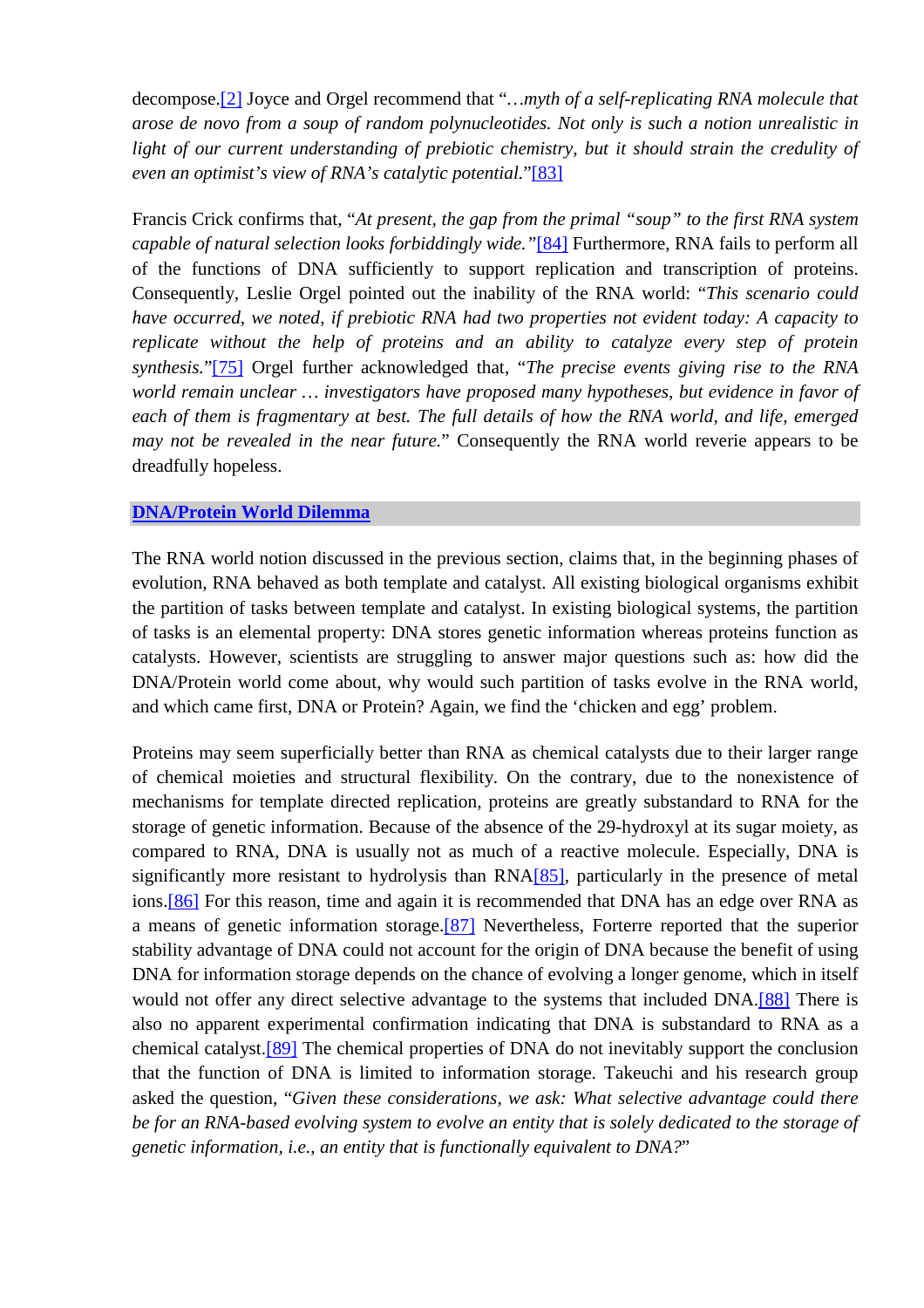The sequence of emergence of different types of biopolymers during primordial evolution is an extremely controversial issue.<sup>[90]</sup>,<sup>[91]</sup> There is an impasse attached to both the cases: (1) proteins preceding RNA, and (2) RNA preceding proteins. In existing biological systems, DNA synthesis is fully reliant on RNA. For instance, the monomer units for DNA synthesis, 2' deoxyribonucleotides, are produced by the alteration of ribonucleotides, and the primers utilized to start DNA polymerization are oligoribonucleotides. It is observed that the catalytic portion of the ribosome, which produces proteins, is made completely of RNA. This is the significant reason touted for proteins preceding RNA. If one accepts that RNA is an inferior and less flexible catalyst than proteins, then the immediate question would be: what is the selective pressure responsible for the evolution of RNA catalysts? Transitioning from RNA to DNA as the hereditary molecule significantly enhanced genomic steadiness. This is believed to improve the possibility that a given organism or molecule would be around long enough to reproduce. Transmission of the task of primary catalyst to proteins also presents major advantages. Both transitions provide understandable advantages to a ribo-organism, nonetheless in fundamentally different ways. Hence, both would manifest following different evolutionary pathways. If we presume RNA was the first of the three macromolecules, an unsolved dilemma is which came next, DNA or protein?

#### **[Primitive Cell – A Miniaturized Walled City at Work](http://scienceandscientist.org/biology/)**

Darwin suggested that algae, amoebae and other such simple living beings were blobs of protoplasm which might have just appeared in some warm little pond by the chance combination of chemicals. Darwinian ideology imagines that a small number of relatively effortless changes in this protoplasm could show the way to developmental alteration. Natural selection would make sure that better adaptation would be preserved. On the other hand, changes which led to poorer adaptation would die out. Scientists influenced by this ideology believe that natural processes produce complex life forms from simple ones, which in turn came from dead chemicals. Based on such a foundation, abiogenesis proclaims that the first life had arisen by a chance accumulation of chemicals. The same is evident from the statement of Julian Huxley, one of the most influential evolutionists, "*Evolution, in the extended sense, can be defined as a directional and essentially irreversible process occurring in time, which in its course gives rise to an increase of variety and an increasingly high level of organization in its products. Our present knowledge indeed forces us to the view that the whole of reality is evolution – a single process of self transformation."* However, the advancements of microbiology have helped the scientists to look at life in a better way. Darwin's portrait of organisms made of a small number of simple chemicals has given way to one of astounding complexity even in the simplest living entities. The ordinary E coli bacterium has not only miniature electric motors of exceptional efficiency, but also the equipment to fabricate, repair, maintain, operate and power them with an electricity generating mechanism.

Consequently, the notion of natural origin of primitive cells in the primordial earth is being severely challenged by the modern explosion of knowledge in microbiology and cellular biology. The issues attached to the 'natural origin of life' doctrine will not come to an end, even if one assumes that the necessary chemical building blocks were accessible in the primordial atmosphere. Any theory of 'natural origin of life' on Earth needs the practical description of plausible pathways for the conversion from complex prebiotic chemistry to simple biology,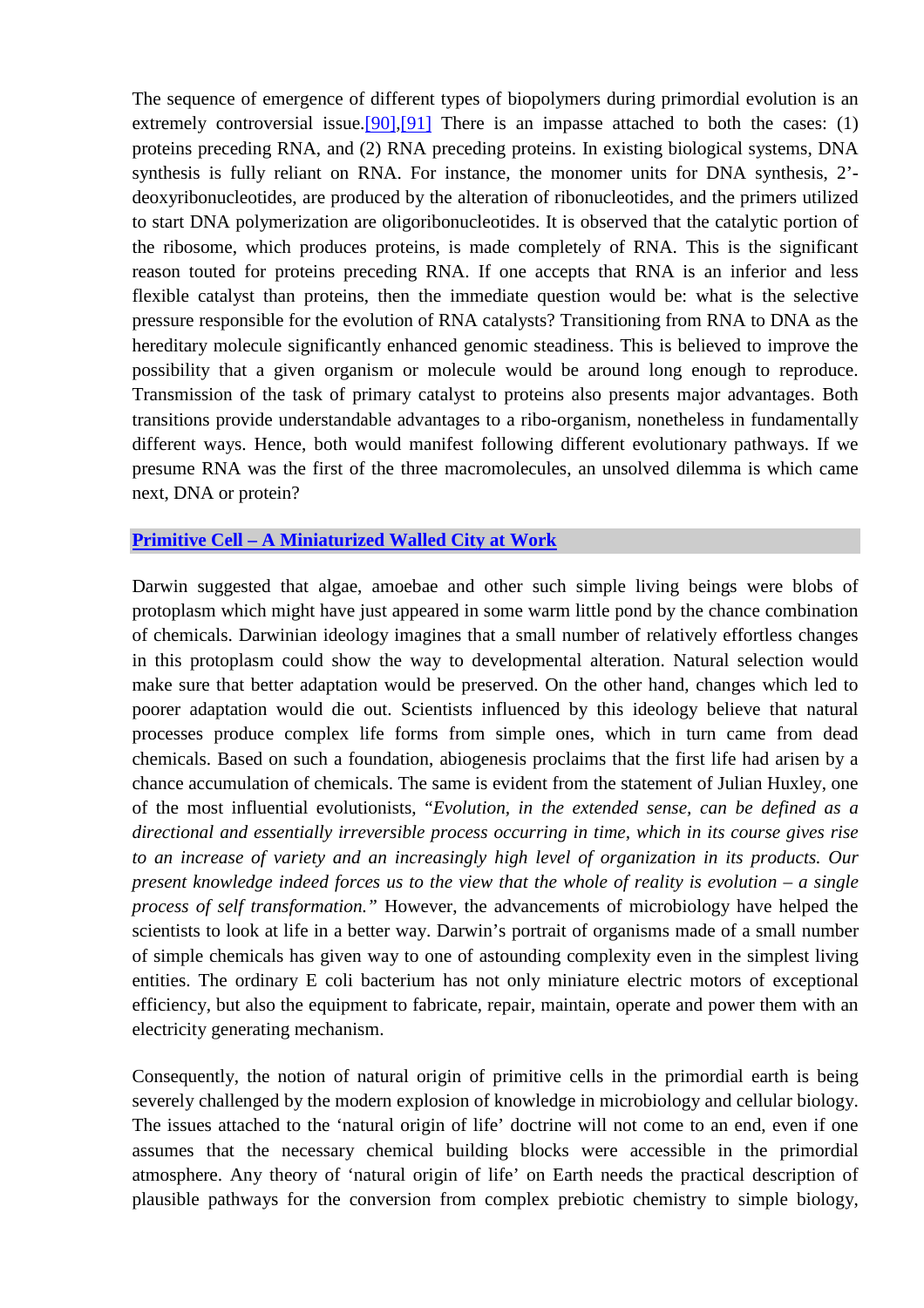understood by evolutionists as the appearance of chemical accumulation capable of Darwinian evolution. The primitive cellular life requires a certain minimum number of systems, like (1) the means to transmit heredity (RNA, DNA, or something similar), (2) a mechanism to obtain energy to generate work (metabolic system), (3) an enclosure to hold and protect these components from the environment (cell membrane), and finally (4) a unique principle to connect all of these components together (appearance of first life). It is incredulous for evolutionists to believe that all of these four systems appeared simultaneously. Hence, the majority of followers of abiogenesis hypothesis are debating on the sequence of appearance of these events in the early earth. In the light of modern scientific advancements, the subsequent subsections illustrate the major hurdles in the pathway connecting chemical building blocks and the primitive cells.

## *[Centre of unabated conflict: 'metabolism first' or 'replication first'?](http://scienceandscientist.org/biology/)*

The origin of life theory should clarify the origin of the distinctive phenomena which maintains life, such as reproduction, metabolism, and their corollaries (cell division, information carriers, genetic code, growth, maintenance, response to external stimuli, etc.). Reproduction is undoubtedly crucial for the continuation of any form of life. For this reason, evolutionists believe some form of molecular replication must have been started spontaneously in the prebiotic environment as a simple, entirely physicochemical form of reproduction. On the other hand, cellular metabolism is understood as a set of chemical reactions that occur in biological systems to maintain life. This vital process helps organisms to grow and reproduce, maintain, and respond to their environments. The metabolism process is classified in two different classes, catabolism and anabolism. Catabolism process produces useful energy and the anabolism process uses that energy to build components of cells such as proteins and nucleic acids. Through metabolic pathways, in a number of steps one chemical converts itself into another chemical by a sequence of enzymes. Enzymes are essential for the metabolic processes, since enzymes permit biological systems to make necessary reactions that require energy. Hence, some researchers believe in the supremacy of metabolism[\[12\],\[13\],\[15\]-\[19\]](http://scienceandscientist.org/biology/biology.html) and others assume the supremacy of reproduction[.\[11\]](http://scienceandscientist.org/biology/biology.html),[\[21\],\[72\]](http://scienceandscientist.org/biology/biology.html),[\[92\],\[93\]](http://scienceandscientist.org/biology/) Once again, scientists confront the same difficulty, ''which came first, the chicken (metabolism) or the egg (reproduction)?''

The contest between proponents of 'metabolism first' and 'replication first' persists unabated with both speculations subject to criticism. The 'metabolism first' speculation has been criticized by some of the prominent researchers in the field based on the judgment that major steps in the construction of such a metabolic scheme are exceedingly doubtful[.\[21\]](http://scienceandscientist.org/biology/biology.html),[\[92\],](http://scienceandscientist.org/biology/biology.html)[\[94\]](http://scienceandscientist.org/biology/),[\[95\]](http://scienceandscientist.org/biology/) The 'replication first' notion is also challenged, considering the observation that the *de novo* manifestation of oligonucleotides is questionable, and that there is no apparent pathway from an RNA world to the existing dual world of proteins and nucleic acids.[\[77\],](http://scienceandscientist.org/biology/biology.html)[\[96\]](http://scienceandscientist.org/biology/)

*[How a primitive cell developed its skin?](http://scienceandscientist.org/biology/)*

Abiogenesis hypothesis must also supply the means and pathways for primitive cell growth and division, as well as the mechanism by which cells could take up nutrients from their environment. All existing biological cells are membrane enclosed workspaces. The cell membrane is the container which holds a cell together. It manages to retain an internal milieu different from its environment within which genetic materials can reside and metabolic activities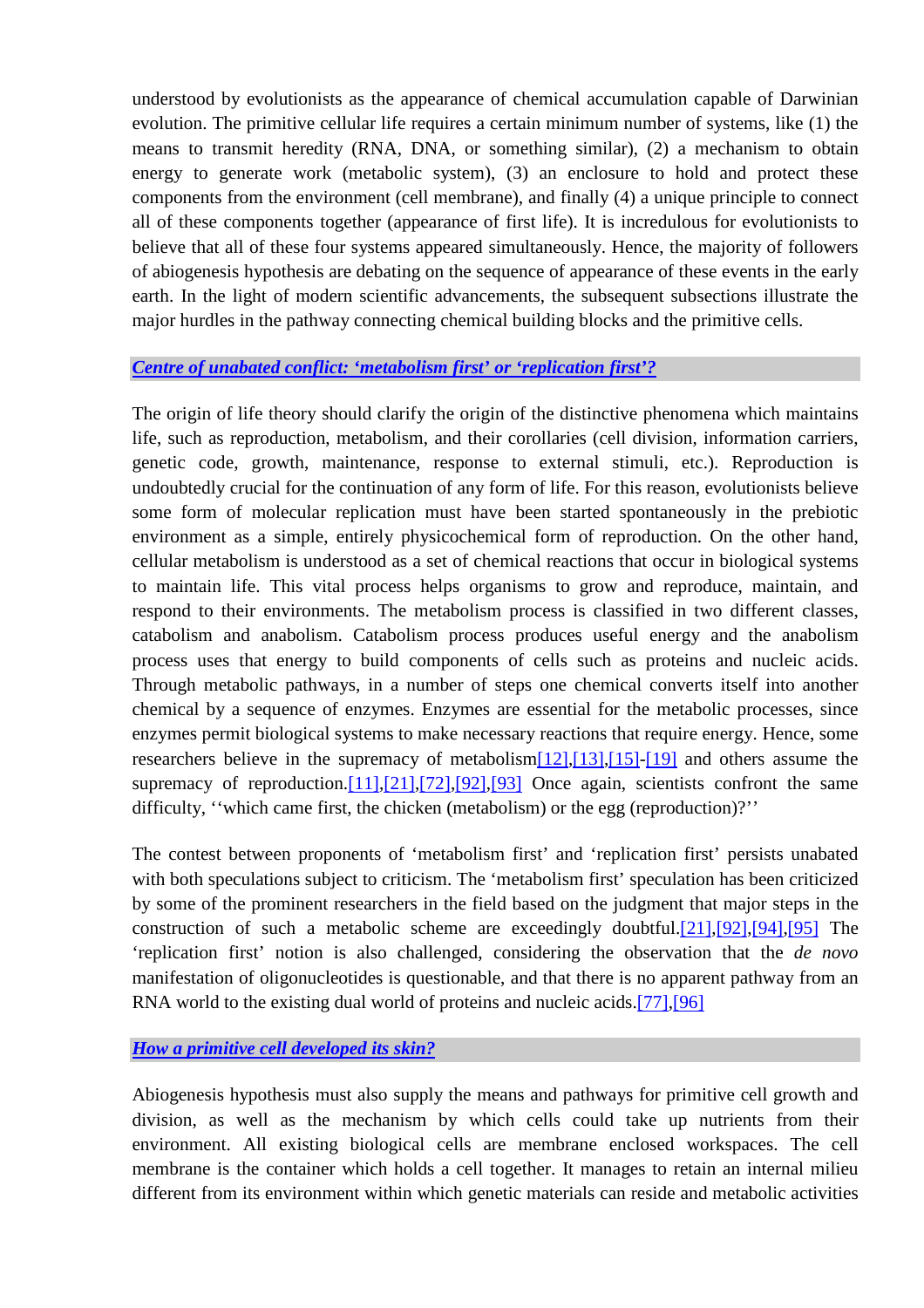can take place without being lost to the environment. Existing cell membranes on earth are made of composite mixtures of amphiphilic molecules like phospholipids, sterols, and several other lipids, plus miscellaneous proteins that carry out transport and enzymatic works. Modern biological membranes are pretty secure under different environments and can tolerate a wide range of temperatures, pH, and salt concentrations. These biological membranes are exceptionally fine permeability barriers, so that present cells have comprehensive power over the intake of nutrients and the evacuation of wastes all the way through the dedicated channel, pump and pore proteins implanted in their membranes. Besides, immensely intricate biochemical machinery is mandatory for the growth and division of the cell membrane in a cell cycle. How a structurally simple primitive cell could accomplish all these essential membrane functions in primordial earth is a difficult problem to address. As compared to the research efforts on replications and metabolism, the starting point of primitive membranes is one of the most neglected fields in origin of life investigations. While the unrelenting disagreements in abiogenesis have been around the 'metabolism first' versus 'replication first' issue, there have also been competing thoughts for the origin of the cell membrane. We will ascertain below that the attempts to produce biological membranes under primordial earth are also suffering from multifaceted unsolved problems.

The experiments of Oparin's<sup>[16]</sup>,<sup>[97]</sup> and Fox<sup>[98]</sup> on coacervates and proteinoid respectively were accepted as a significant historical step in the field of prebiotic synthesis of cell membranes. However, neither coacervates nor proteinoid microspheres have a factual boundary membrane that can perform as a selective permeability barrier. Coacervates and proteinoid are prominently detailed in present high school biology textbooks, even though they are essentially unstable, lacking the capacity to supply a permeability barrier, and incapable of carrying metabolism. Consequently, the present concentration of research has transferred from colloid phenomena and protein chemistry to nucleic acids.[\[99\],\[100\]](http://scienceandscientist.org/biology/) Researchers proclaim that amphiphilic boundary structures contributed to the appearance of life on earth in primordial conditions[.\[101\]-\[103\]](http://scienceandscientist.org/biology/) As an expansion of this view, some scientists suggest a 'Lipid World' situation as an early evolutionary step in the appearance of cellular life on Earth. Moreover, some researchers have proposed that lipid membranes may have a hereditary potential because the majority membranes are produced from other membranes but not created *de novo*.[\[104\],\[105\]](http://scienceandscientist.org/biology/) However, these approaches have not received much attention, most likely due to the comparative scarcity of experimental evidence. Studies also claim that, in the middle of the abundance of the molecular variety anticipated to be originated in prebiotic Earth, lipid-like molecules have a discrete property. That is: a capability to carry out spontaneous aggregation to form droplets, micelles, bilayers and vesicles contained by an aqueous phase through entropy-driven hydrophobic exchanges.<sup>[106]</sup>,<sup>[107]</sup> However, the concentration of biomolecules in the aqueous primordial Earth has been expected to be roughly 1 micromolar[,\[108\]](http://scienceandscientist.org/biology/) essentially insufficient for typical covalent chemical reactions indispensable for formation of hydrophobic and amphiphilic molecules.

Even if one ignores the difficulties in connection with the production of amphiphilic molecules in primordial earth, still we are left with several technical problems on the path of prebiotic synthesis of membranes. The physical and chemical properties of aqueous surroundings can considerably slow down self-assembly of amphiphilic molecules, perhaps significantly restricting the environments in which cellular life first emerged. For example, temperature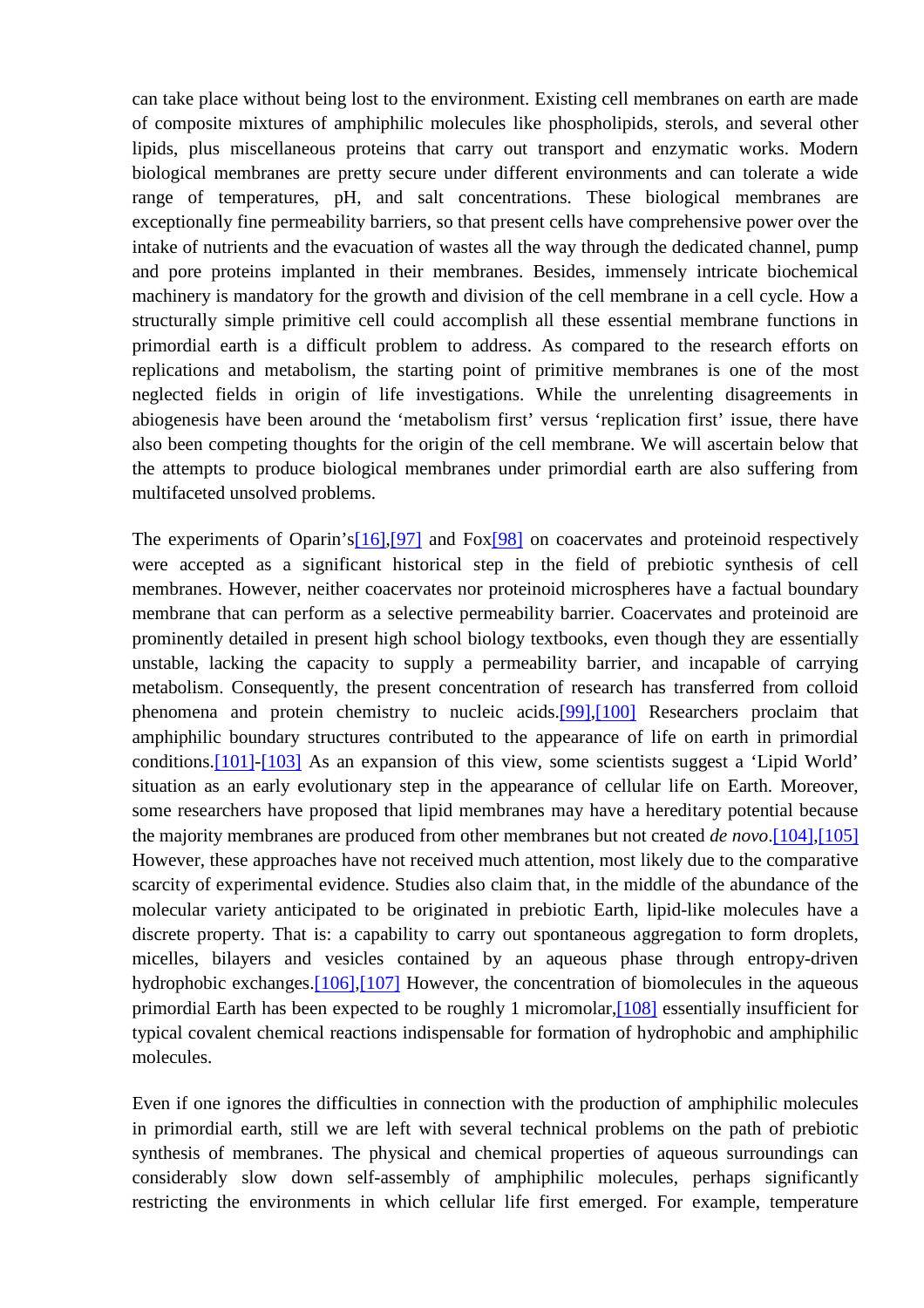significantly controls the stability of vesicle membranes. It has been suggested that the primitive life forms were hyperthermophiles that originated in geothermal regions such as hydrothermal vent[s\[109\]](http://scienceandscientist.org/biology/) or deep subterranean hot aquifers.[\[110\]](http://scienceandscientist.org/biology/) However, under these conditions, the intermolecular forces that stabilize self-assembled molecular systems are relatively weak. Hence, such locations are not suitable for lipid bilayer membranes to assemble. There are also several similar restrictions attached with the ionic composition and pH of the environment proposed for the origin of life. $[111]$ , $[112]$ 

To escape similar impractical situations, many researchers are speculating that amphiphilic compounds existed in carbonaceous meteorites. These compounds might have self-assembled into membranous vesicles under suitable circumstances and were latter delivered to the early Earth from outer space by meteoritic and cometary infall.[\[113\],\[114\]](http://scienceandscientist.org/biology/) Even though lipid-like materials were claimed to be detected in the Murchison meteorite,[\[115\]](http://scienceandscientist.org/biology/) successive research suggested that those compounds were contaminants, rather than endogenous materials.<sup>[\[116\]](http://scienceandscientist.org/biology/)</sup> The fabrication of appropriate biomolecules in the interstellar medium is of no significance to the origin of life unless these biomolecules can be delivered unharmed to habitable planetary surfaces. The major question would be: can these noble biomolecules withstand the brutal, scorching delivery to a planetary surface? Even if in some way membrane building blocks landed safely through extraterrestrial resources, decomposition through hydrolysis, photochemical degradation, and pyrolysis would have drastically diminished the quantity of such materials.[\[34\]](http://scienceandscientist.org/biology/biology.html) Hence, we remain with the unanswered question: how did a primitive cell develop its skin?

## *[What collectively linked the components in the first living cell?](http://scienceandscientist.org/biology/)*

Despite the massive advancements in the field of cellular biology, the changeover from microscopic chemical mechanisms to the macroscopically evident emergent properties that illustrate life remains unanswered. Even if creation of an enclosed vesicle is achieved, it does not assure functionality of a primitive cell. In order to be practical as a mechanism implicated in abiogenesis, membranes must be linked with all the materials indispensable to instigate life. A membrane must be capable of transporting material in and out of the boundary. Some type of transport system for nutrients and wastes would be compulsory to uphold the metabolism of the primitive cell. Moreover, both a primordial replicator and metabolic system must be interconnected in the primitive cell. Hence, such an arrangement would manipulate, generate and release the necessary chemicals during each cycle. However, it is uncertain what sort of equilibrium would ultimately need to be accomplished to make a transition from chemical system to a biological system. In a purely physicochemical sense, if a stable membrane is synthesized, passive transport systems can be easily arranged. However, such a provision would robotically attain equilibrium, making continuation of further transport impractical.[[117\]](http://scienceandscientist.org/biology/)

Even insignificant unicellular living entities are self-guided and are utilize millions of special molecules dedicated for specific responsibilities within a functional cell. Advanced cellular biology now confirms that a functional cell is made up of a sophisticated network of codependent biomolecules. Many of these biomolecules are only observed in biological cells and not anywhere else in nature. Robert Shapiro stated in one recent publication in *Nature*[,\[118\]](http://scienceandscientist.org/biology/) "*In June 2005, an group of international scientists clustered around a small, near-boiling pool in a volcanic region of Siberia. Biochemist David Deamer took a sample of the waters, then added to the pool a concoction of organic compounds that probably existed 4 billion years ago on the early Earth. One was a fatty acid, a component of soap, which his laboratory studies suggested had a significant role in the origin of life.*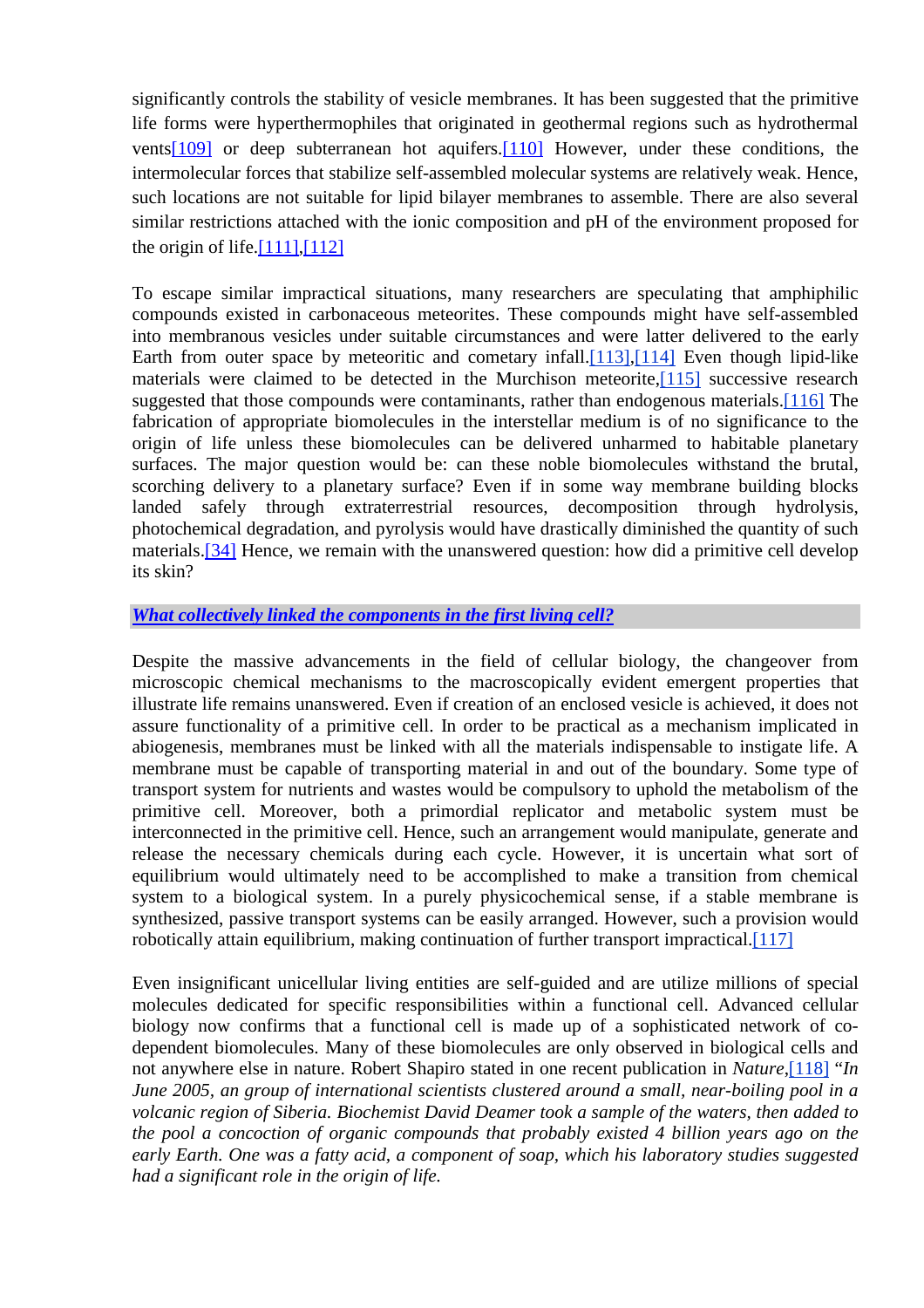

Biochemist David Deamer poured chemicals into a hot pool in 2005 to see if primitive cells would form.

*Over several days, Deamer took many more samples. He wished to see whether the chemical assembly process that he had observed in his laboratory, which eventually produced complex 'protocell' structures, could also take place in a natural setting. The answer was a resounding no. The clays and metal ions present in the Siberian pool blocked the chemical interactions.*"

Hence, those claims appear perverse which suggest a prebiotic existence of these

biomolecules, which are only created by life. Such stubborn ideologists ignore the fact that biological systems display astonishing accomplishments not because of an exceptional form of chemistry, but because a conscious creature can control chemical processes and subordinate them to a purpose intrinsic to the self-guided living being. Scientists are only making futile attempts at the moment to synthesize separately all the essential biomolecules by purely physicochemical means. The further and more complicated steps towards synthesizing functional cells are certainly beyond their thinking. A purely physicochemical transition from chemistry to biology is impossible.

Recent experiments have already revealed a biological system containing in excess of 7 million protein sequences and over 50,000 protein structures.[\[119\]](http://scienceandscientist.org/biology/) Rapidly advancing cellular biology, especially metagenomics, assures that countless further molecular components are in the pipeline to be revealed. Biologists must give careful thought towards the principle that unites these large bio-molecular networks. It is suggested by scientists that the potential resources of energy for primitive cells are heat, chemical, and light energies.[\[34\]](http://scienceandscientist.org/biology/biology.html) However, the major impasse is: how can unguided physical energies manufacture a state of such massive complexity and specificity as a living cell? Srila Bhaktisvarupa Damodara Maharaja (Dr. T.D. Singh) once asked molecular evolutionist Stanley Miller at one of his lectures on the origins of life at the University of California, Irvine, "*Suppose you were given all the necessary cellular chemicals. Could you create a living cell in the test-tube?*" Miller's immediate answer was, "*I do not know.*"[\[120\]](http://scienceandscientist.org/biology/) Sripad Bhakti Madhava Puri Maharaja, Ph.D. further made it more overt in an online discussion forum, "*Anyone can take a single cell and put it into a sterile test tube with all the necessary ingredients to sustain its life. If you then puncture that cell with a sterile needle, the contents of the cell will pour out into the solution. Even if you wait for hundreds of years, life will not be generated from those original biochemicals of the cell. This tells us that life is not simply cellular in nature. The life principle is the apriori formative cause of the cell or the body of any multicellular creature. We can see this in action by watching any seed or egg or embryonic zygote go through its development to maturity. Science cannot explain this development by simple reference to chemical activity.*"[\[121\]](http://scienceandscientist.org/biology/) Hence, to seek the truth, sincere thoughtful scientists should make an attempt to understand the fundamental nature of life and thereby should reject the tradition of producing endless reductionistic speculation under the banner of the chemical evolution of life.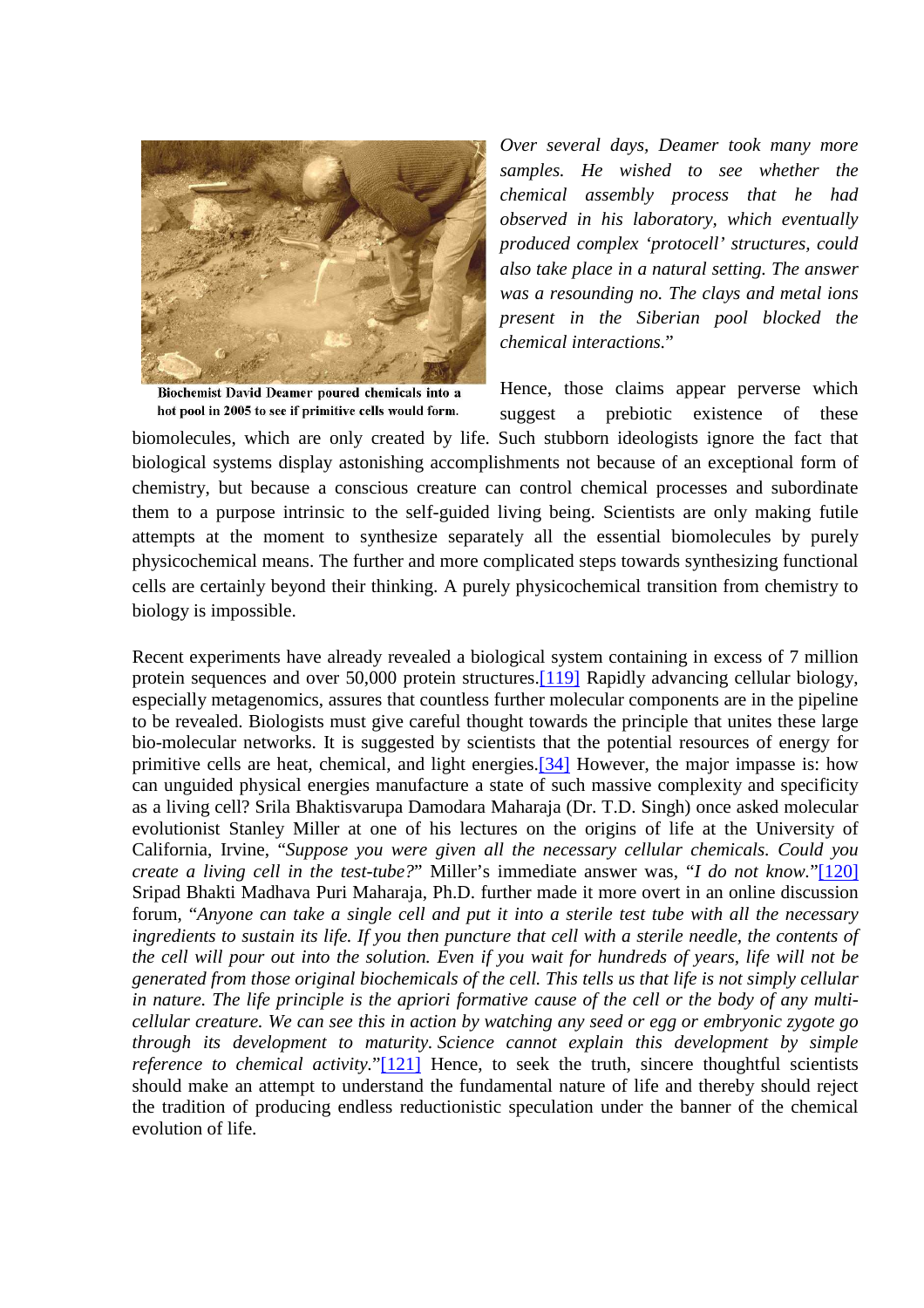# **[Future Research Suggestions to Prevail Over the Fundamental Mistake](http://scienceandscientist.org/biology/)**

## *[Biology is misconceived as an amalgamation of physics and chemistry](http://scienceandscientist.org/biology/)*

What is the most fundamental particle that our universe made up of? The reductionistic school has not yet figured that out. In the past, the atom was considered the most fundamental indivisible unit. However, later it was found to be made up of three particles: electron, proton and neutron. These days scientists are talking about further finer subatomic particles. Hence, there is serious doubt about the prospect of scientists settling down to a lasting finish regarding the most fundamental particle that our universe made of. Moreover, from the most fundamental particle (if ever scientists can manage to find one) to the functional primitive cell level, life forms handle extreme parallels and interactive courses of actions over several orders of magnitude of size. Without a proper understanding of the life principle, biologists captured by the ghost of the naturalistic origin of life believe that they can explain this scale of complexity through purely physicochemical means. Biologists conclude that it doesn't matter what takes place within the organisms, for they can reduce all of that to chemistry and physics.

Using physics and chemistry, scientists try to explain the building of matter from atoms and molecules. The atomic relations are illustrated by chemistry. On the other hand, the lump of matter produced from an accumulation of atoms is explained by laws of physics. Based on this, biologists may argue that the whole matter of which a life form is composed does fit into the dominion of physics and chemistry. Based on this impression, they visualize that the protein– protein, protein–DNA or other bimolecular interactions within a living cell are merely the outcome of physical processes. However, anyone can understand the distinction between living (animate) objects and non-living (inanimate) objects through a simple observation of their movements. The trajectory of motion of an inanimate object like a satellite can be predicted in terms of laws of mechanics. However, the motion of an animate object like a bird cannot be understood with the same principle. This is because an animate object is self guided. To stress the same idea we would like to present one more example: Newton's first law of motion is applicable to a marble (inanimate object), but it cannot be applied to a tortoise (animate object). The motion of inanimate objects is determined by an external force. We need an external force to move a marble at rest. On the other hand, animate objects display a self driven spontaneous movement. A tortoise at rest can decide when it wants to move and no law in physics can determine that decision. By a simple observation of an organisms' growth, irritability, reproduction, metabolism, etc. one can make out remarkable distinctions between animate and inanimate objects. Hence, biologists must inquire about the deeper question: what automates the animate or living objects.



Following a reductionistic ideology, scientists in general invent novel laws using either a top-down or a bottom-up approach. External observation is the beginning point in the top-down approach. Scientists by intuition envision a set of elements, a set of relations and a mathematically describable structure (equation) to unite the two. Elements are intertwined into a mental map, and experiments are premeditated to validate or invalidate the model. A law is

established when the experimental observations repetitively substantiate the model under a set of different environmental conditions. The top-down approach (from imagination to observation) is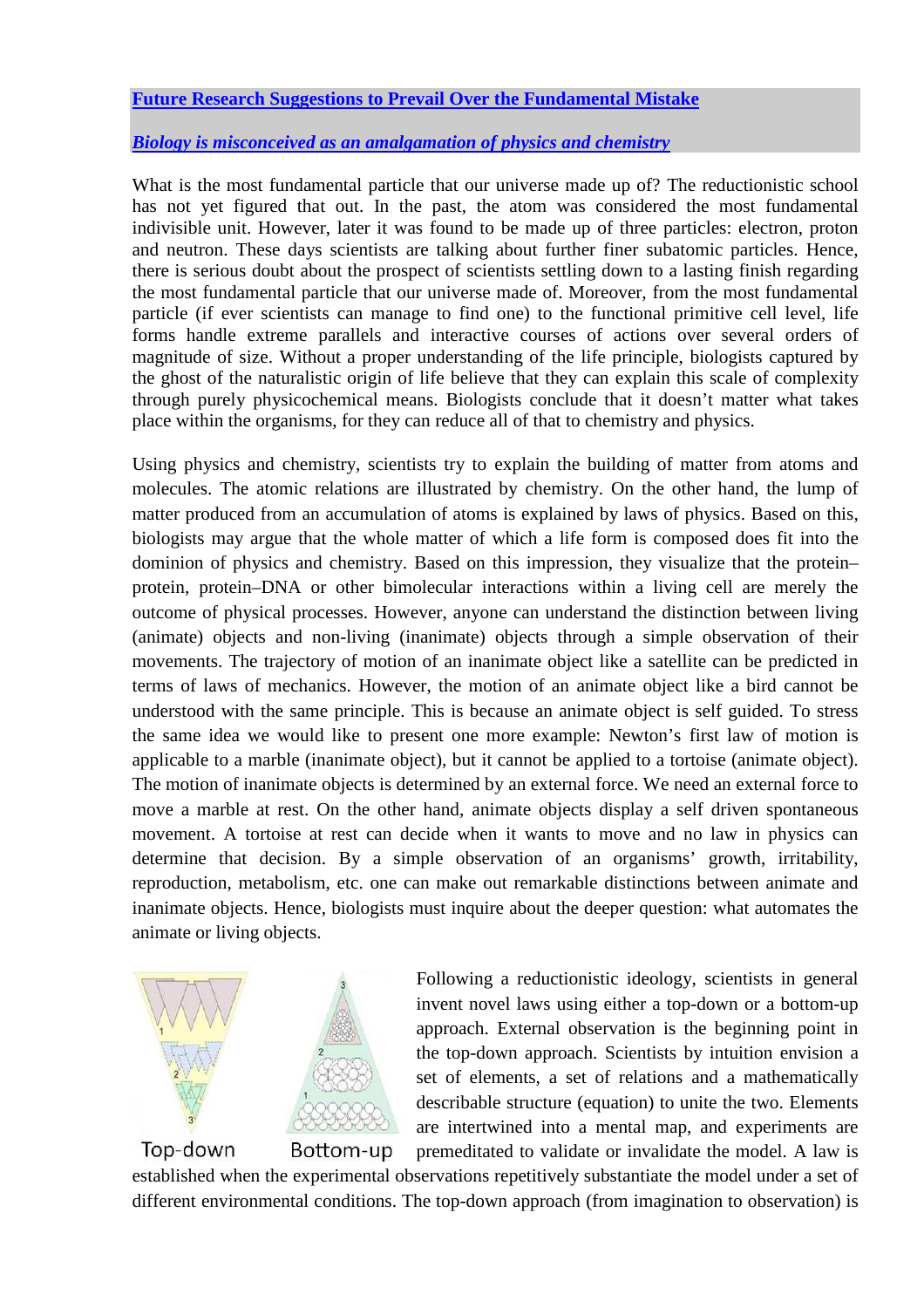frequently used in physics. Newton's laws of motion are the examples, which are developed following a top-down approach. On the other hand, the bottom-up approach starts by accumulating data on each and every element. Properties of components are experimentally examined in segregation and in alliance with other interrelated elements. Data collection is done under different environmental conditions and patterns are studied. To confirm observations, experiments are repeated to determine consistent patterns. A law manifests when there is a substantiation of a consistent link among interacting components in different environmental conditions. Both bottom-up (from observation to imagination) and top-down (from imagination to observation) approaches are commonly used in chemistry.

Searching for a consistent pattern is the common means in both top-down and bottom-up approaches. In non-biological systems we observe a consistent behavior of elementary particles, which is not the case in a biological system. Cellular interactions are inconsistent and irreproducible.[\[122\]](http://scienceandscientist.org/biology/) A living cell is a milieu of pure dynamic activity.[\[123\]](http://scienceandscientist.org/biology/) Due to this reason we cannot apply top-down and bottom-up approaches to develop laws for a biological system. We may observe some consistent patterns of behaviors in living organisms. For example, by listening to the clap of our hands a bird close by will certainly fly away with a reliable degree of predictability. However, it is impossible to explain this repeatable pattern in terms of a bird microarray profile before and after the clap. The modern researchers should recognize the fact that the molecular level explanation is undoubtedly insufficient to elucidate the complex activities of living organisms.

## *[21](http://scienceandscientist.org/biology/)st [century biology – View of organism as a sentient system](http://scienceandscientist.org/biology/)*

A bottom-up approach as discussed before was used by Mendel to deduce the laws of inheritance in biology.[\[124\]](http://scienceandscientist.org/biology/) Mendel attempted to provide a molecular reason for the inheritance of traits, which is now known as the concept of genes. The modern synthesis of Darwinian evolution along with Mendelian genetics is known as Neo-Darwinism. Following in Mendel's footsteps modern biologists attempted a total reduction of an organism to its genes. They are under the impression that knowledge of genes is the knowledge of the organism. However, it is a fact unnoticed in modern science that Mendel's genetics meticulously overlooks vital features of the biological system, or life principle. Mendelian genetics attempts to provide an explanation of an organism by treating it as a combination of evidently distinct, unchanging traits. It does not address the developmental potential of the biological system, which allows it to interact with its environment and alter itself depending on varying conditions. Modern genetics fails to incorporate the plastic propensities of a living organism. Moreover, Mendel used the traits "yellow seed" or "violet flower" etc., which are nothing but abstraction from the whole (pea plant). Mendel envisaged the responsible factors for inheritance in the form of inanimate objects. Like mechanical objects, these factors don't have any internal relations. They have a superficial external relation. Hence these discrete entities cannot explain the inherent process of transformation that occurs in the plant right from germination of the seed until the death of the plant.

With the advancement of molecular biology the concept of chromosome, DNA, RNA, gene, etc came into the picture. Biologists believe that the gene is made up of a specific number and sequence of nucleotides. Furthermore, they consider that the sequence of nucleotide reveals the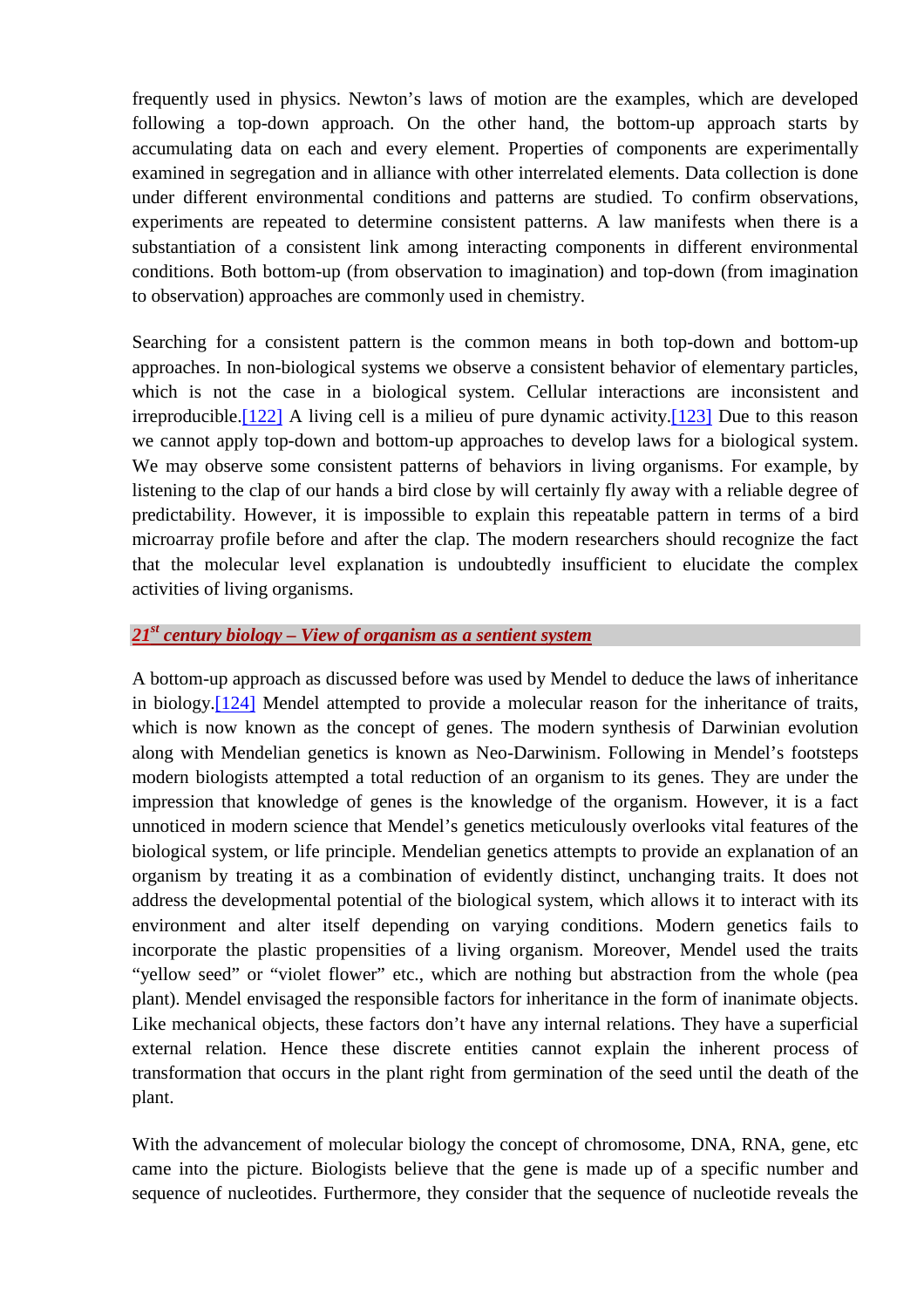message of a gene. The central dogma of molecular biology was first formulated by Francis Crick in 1958.[\[125\]](http://scienceandscientist.org/biology/) This central dogma attempts to provide a mechanism by which genes could decide traits through protein synthesis. This wishful thinking of rigid mechanism for a biological system can be sensed from the words of Crick: "*a boundless optimism that the basic concepts involved were rather simple and probably much the same in all living things.*"[\[126\]](http://scienceandscientist.org/biology/) It is a vision of oversimplification of the transfer of sequential information in an organism. According to this concept, sequential information in biological systems can only flow from the gene to the proteins and it cannot be transferred back from protein to either protein or gene. Following this idea, geneticists proclaim that by the assistance of RNA, structure of DNA can decide the structure of proteins.

## **Central Dogma: DNA → RNA → Protein (Enzyme) → Trait**

However, soon biologists recognized that the transmission of biochemical specificity within the cell is fundamentally circular rather than linear. The 'chicken and egg' problem became the biggest challenge to this dogma.<sup>[127]</sup> It is observed that RNA is altered by enzymes prior to its information being translated into protein. Hence, there is no one to one communication between DNA sequence and proteins.<sup>[128]</sup> Researchers further confirmed that genes also switch their positions. Additionally, based on the new position of the gene, its function might alter. Consequently, the position effect on genes revealed that genes are not as rigid to their context as had been contemplated.<sup>[129]</sup> The dynamic nature of genetic functioning is further confirmed from the works of Barbara McClintock. Her studies revealed that, the nature of emergence of different traits are greatly influenced by the movement of the gene.<sup>[130]</sup> Genes are considered to be located in the chromosomes. To come up with an explanatory model, by considering DNA as the material foundation of the genes, some researchers concentrate on the structural aspect of DNA. To construct the double-helix representation of DNA, its x-ray crystallography pictures are necessary. To achieve this, they place DNA in a crystalline form to produce such pictures. However, it is an unrealistic conception of the real scenario. DNA does not undergo crystallization in the watery environment of a living cell. In an organism, DNA is constantly constructed and broken down during the process of cell division, growth and death. Thus a few biologists have now begun to believing that a gene cannot be conceived as a mere molecule located in the cell. Thus, they think that the gene is a function that a cell has to achieve. Hence genes cannot be studied as objects or as molecules separate from the whole organism.[\[131\]](http://scienceandscientist.org/biology/) A reconsideration in modern genetics is essential and biologists should overthrow the dogmatic believe that an organism can be reduced to its genes.

Reductionists misconstrue the organism by identifying it as the organs within the organism, the tissues inside the organs, the cells contained by the tissues, cell nucleus manufacturing the chromosomes, various substances in the chromosomes and finally the DNA. In such an approach they lose the context of the whole which is irreducible to simply the component parts. A biological system is a dynamic whole and is not a mere accumulation of parts. It is an inseparable unit of dynamic participants. Modern biology is an exceedingly valuable means to attain narrow, nevertheless very precise knowledge. Considering the boundaries of this limited approach biologists should overcome the habit of conceiving biological systems as a mere substances. They must know precisely the answer for the question: where does the real biology begin? In 1944, directed by the question 'what is life?', Schrödinger explained that biological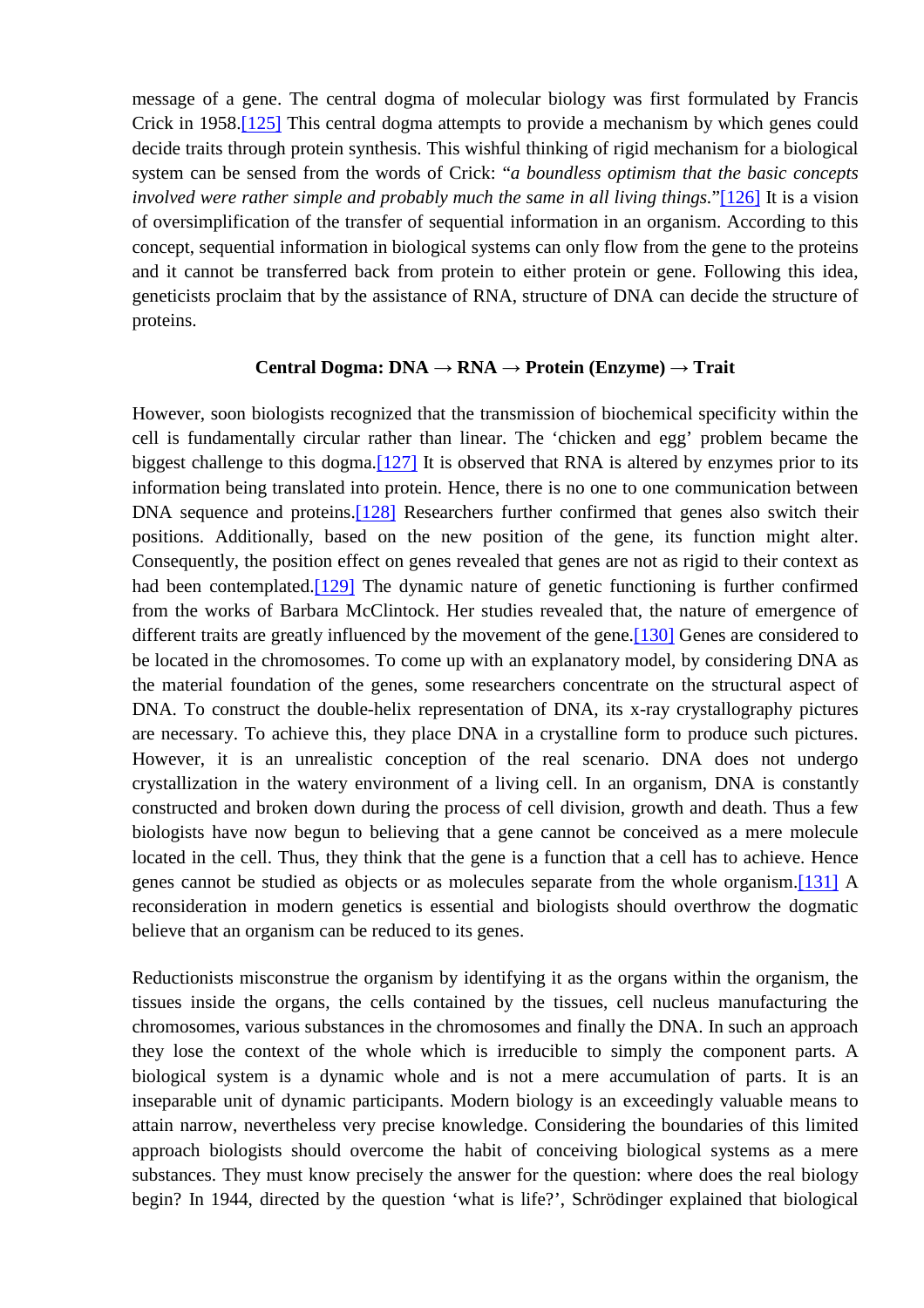systems cannot be nourished on energy as are artificial machines. [\[132\]](http://scienceandscientist.org/biology/) Considering the energy, matter and thermodynamic imbalances offered by the surrounding atmosphere, Schrödinger claimed that consuming negative entropy is a central necessity for the existence of life. Recent findings in cellular biology and advanced research on the behavior of bacterial colonies confirm that besides Schrödinger's criterion of 'consumption of negative entropy', 'consumption of latent information' is an additional basic necessity of Life.[\[133\]](http://scienceandscientist.org/biology/) Hence all biological systems have to sense the environment and carry out internal information processing for surviving on latent information rooted in the complexity of their environment. Astonishingly, insignificant bacteria can effortlessly transfer inorganic substances into organic matter. To achieve this task bacteria employ chemical communication to create hierarchically structured colonies, made of  $10^9$ – $10^{13}$ bacteria each.[\[134\]-\[136\]](http://scienceandscientist.org/biology/) Through cooperative action, they are capable of using any accessible resource of energy and imbalances in the environment to manufacture the spontaneous path of entropy creation. Thus they produce life sustaining organic molecules for themselves and for the usage of all other organisms. The essential elements of cognition in such sentient biological systems can take into account the interpretation of chemical messages, distinction between internal and external information, and also the ability to discriminate between self and nonself.<sup>[133]</sup> These cognitive acts of bacterial colonies include coordinated gene expression, regulated cell differentiation and division of responsibilities.[\[137\],\[138\]](http://scienceandscientist.org/biology/) Communally, bacteria can collect information from the environment and from other organisms, interpret the information in a meaningful way, build up common knowledge and learn from past experience. The bacterial colony works very similarly to a multicellular organism[\[139\]](http://scienceandscientist.org/biology/) or a social community.[\[140\]](http://scienceandscientist.org/biology/) Due to high complexity and plasticity, the colony can exhibit superior adaptability to any encountered growth circumstances.[138] In order to attain the appropriate balance of individuality and sociality, bacteria communicate by means of a large collection of biochemical agents.[\[141\]](http://scienceandscientist.org/biology/) Each individual in the colony also possesses complicated intracellular signaling mechanisms which include signal transduction networks $[142]$  and genetic language.<sup>[143]</sup> These capabilities are employed to produce built-in meaning for contextual interpretations of the chemical messages and for creating suitable responses.[\[138\]](http://scienceandscientist.org/biology/biology.html) Biochemical messages are also utilized to exchange meaningful information throughout the colonies of diverse species, and also with new organisms.[\[141\]](http://scienceandscientist.org/biology/biology.html) Ben Jacob and his research group thus state that, "*…we reason that bacterial chemical conversations also include assignment of contextual meaning to words and sentences (semantic) and conduction of dialogue (pragmatic) – the fundamental aspects of linguistic communication. Using these advanced linguistic capabilities, bacteria can lead rich social lives for the group benefit. They can develop collective memory, use and generate common knowledge, develop group identity, recognize the identity of other colonies, learn from experience to improve themselves, and engage in group decision-making, an additional surprising social conduct that amounts to what should most appropriately be dubbed as social intelligence.*" Ben Jacob and team also outlined how intra-cellular self-organization jointly with genome plasticity and membrane dynamics might, in principle, offer the intracellular mechanisms required for these fundamental cognitive functions. They stated that, "*In regard to intra-cellular processes, Schrödinger postulated that new physics is needed to explain the conversation of the genetically stored information into a functioning cell. At present, his ontogenetic dilemma is generally perceived to be solved and is attributed to a lack of knowledge*  when it was proposed. So it is widely accepted that there is no need for some unknown laws of *physics to explain cellular ontogenetic development. We take a different view and in Schrödinger's foot steps suggest that yet unknown physics principles of self-organization in open*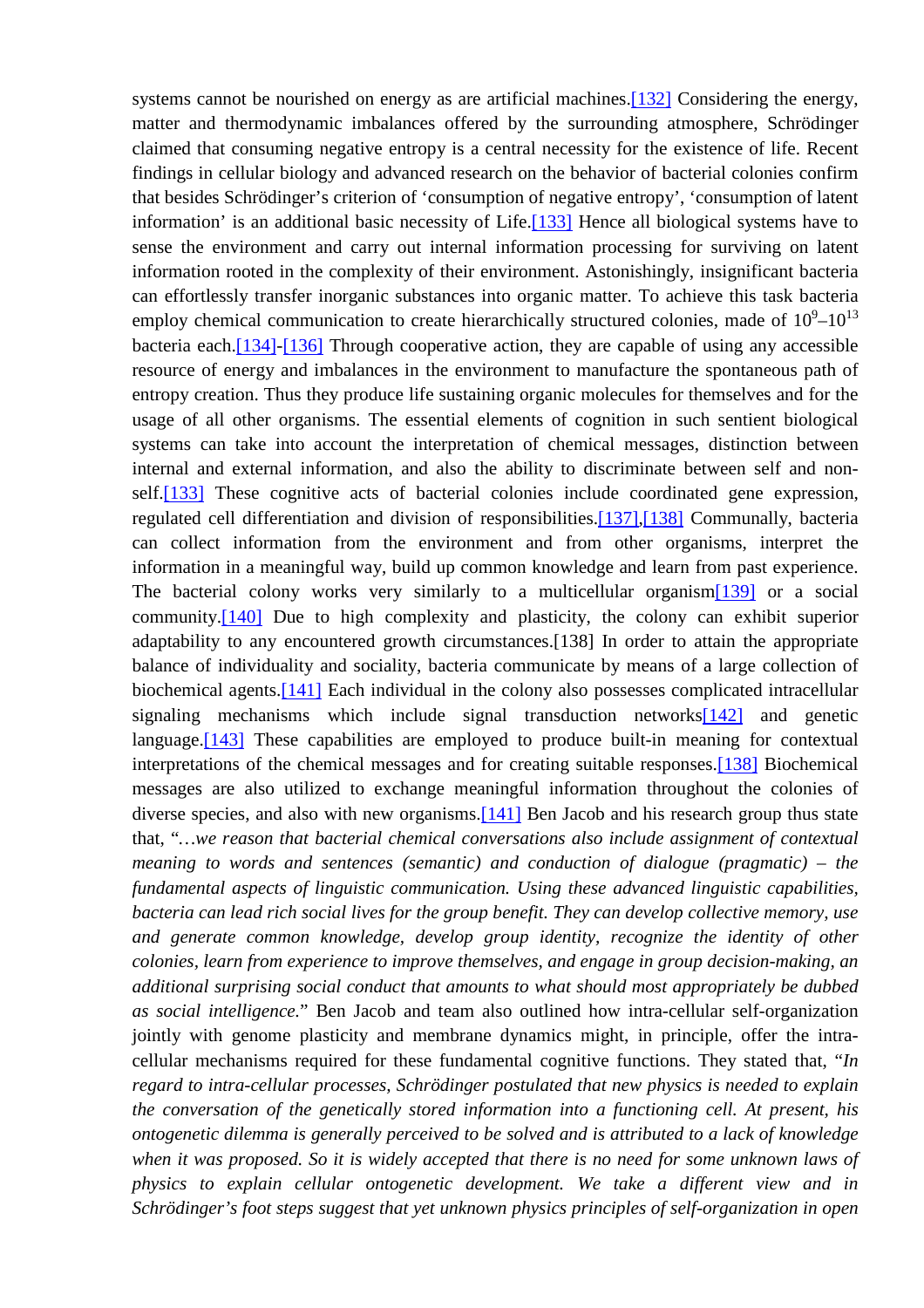*systems are missing for understanding how to assemble the cell's component into an information-based functioning "machine".*"[\[133\]](http://scienceandscientist.org/biology/biology.html)

The present engineering tactic is to construct the mechanical systems following a pre-designed plan to achieve fashionable and financially viable ways of satisfying the predetermined preferred objectives.[\[144\]](http://scienceandscientist.org/biology/) Such machines can execute a narrow range of definite odd jobs by connecting the parts that are accurately pre-designed and manufactured based on a particular plan. The design plan aims to achieve the maximum accuracy by utilizing minimum essential parts, without any scope for randomness and errors. Although such an approach is effective and prevailing in modern engineering applications, it cannot be used to assemble cognitive biological systems (living cells or organisms). Biological systems are excessively complex. Participants in a biological system are flexible, with a high degree of randomness, and might be uneconomical from the current engineering prospective. Nonetheless, scientists in the recent past began realizing that authoritative properties exist that provide the necessary complexity and allow biological systems to execute novel jobs as necessary. These special tasks are unattainable by existing engineering means.<sup>[138]</sup> To comprehend properly life and its origin, scientists have to overcome this reductionistic mindset. At the moment they are under the false notion that biological systems are also governed by the same laws of logic that are applicable to mechanical and chemical systems. It is therefore essential to properly grasp the distinction between mechanical, chemical and biological objects. What is the difference between a rock, a salt and a living cell? Sripad Bhakti Madhava Puri Maharaja, Ph.D. has given a cogent presentation of this difference in his article "The logic of life".[\[123\]](http://scienceandscientist.org/biology/biology.html) In conclusion of this present section we are presenting those differences in a tabular format below.

|                                                       | <b>Mechanical System</b>                                                                                                                                                 | <b>Chemical System</b>                                                                                                                                                                                                                    | <b>Biological System</b>                                                                                                                                                                                    |
|-------------------------------------------------------|--------------------------------------------------------------------------------------------------------------------------------------------------------------------------|-------------------------------------------------------------------------------------------------------------------------------------------------------------------------------------------------------------------------------------------|-------------------------------------------------------------------------------------------------------------------------------------------------------------------------------------------------------------|
| <b>System analysis</b>                                | Mechanical system has<br>separable, independent<br>parts. Parts are fully<br>understandable outside<br>their connection within<br>the system of which<br>they are parts. | Parts of a chemical<br>system are both<br>independent as well as<br>dependent. Parts can<br>be isolated separately<br>and then can also be<br>added together. Parts<br>cannot be understood<br>without its relation<br>with another part. | Those parts that can<br>not be separated from<br>a system without<br>destroying it as a<br>working system, can<br>no longer be called<br>parts but are<br>participants or<br>members of a<br>dynamic whole. |
| <b>Relationship</b><br>between system<br>constituents | (1) Parts are related<br>externally.<br>(2) Parts do not have<br>an internal relation.<br><b>Example: Planets</b><br>relate to each other                                | (1) Parts are related<br>internally.<br>(2) External relations<br>are formed due to the<br>intrinsic properties of<br>the individual parts of<br>a chemical reaction.                                                                     | Participants of a<br>biological system<br>exhibit an internal<br>teleological relation.<br>Example: In the<br>absence of RNA,<br>DNA would not be                                                           |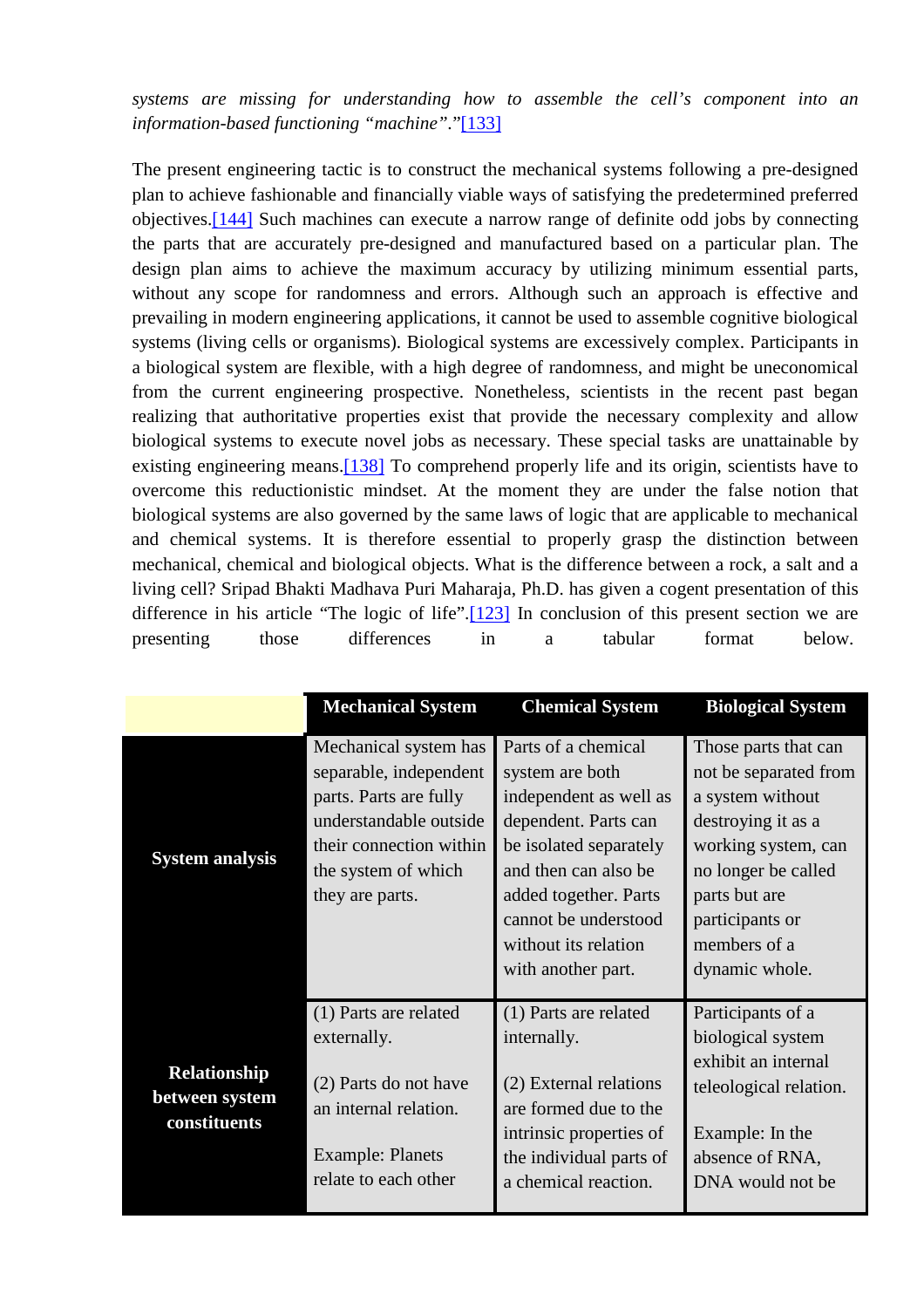|                           | externally by<br>gravitational force in<br>the solar system.<br>Gravitational force is<br>also dependent on<br>mass of the planet and<br>not on the composition<br>of the planet. | Example: An acid (say<br>HCl) is intrinsically<br>related to an alkali<br>(say NaOH), which<br>combine to form a<br>neutral salt (say NaCl). | translated into<br>proteins. Similarly,<br>without proteins, the<br>needed reactions<br>could not be<br>catalyzed. |
|---------------------------|-----------------------------------------------------------------------------------------------------------------------------------------------------------------------------------|----------------------------------------------------------------------------------------------------------------------------------------------|--------------------------------------------------------------------------------------------------------------------|
|                           | $(1)$ Parts retain the<br>same identity when                                                                                                                                      | (1) Parts display<br>singular identity when                                                                                                  | (1) Participants do<br>not possess isolated                                                                        |
|                           | connected within and                                                                                                                                                              | connected within and                                                                                                                         | identities.                                                                                                        |
|                           | isolated from the                                                                                                                                                                 | isolated from the                                                                                                                            |                                                                                                                    |
|                           | system.                                                                                                                                                                           | system.                                                                                                                                      | (2) Participants are                                                                                               |
|                           |                                                                                                                                                                                   |                                                                                                                                              | identified only in                                                                                                 |
|                           | (2) Parts are complete                                                                                                                                                            | (2) Part's identity or                                                                                                                       | their mutual relations.                                                                                            |
|                           | in itself without<br>reference to another                                                                                                                                         | definition as an                                                                                                                             | Example: The                                                                                                       |
| <b>Identity</b>           | part.                                                                                                                                                                             | isolated entity is<br>incomplete and can                                                                                                     | constituents of a                                                                                                  |
|                           |                                                                                                                                                                                   | only be understood in                                                                                                                        | living cell (DNA,                                                                                                  |
|                           | Example: The identity                                                                                                                                                             | its relation with                                                                                                                            | RNA, Protein,                                                                                                      |
|                           | of a planet is not                                                                                                                                                                | another part.                                                                                                                                | Enzymes, etc) only                                                                                                 |
|                           | dependent on other                                                                                                                                                                |                                                                                                                                              | retain their identities                                                                                            |
|                           | planets of the solar                                                                                                                                                              | Example: A substance                                                                                                                         | when they are the                                                                                                  |
|                           | system.                                                                                                                                                                           | is acidic only in                                                                                                                            | participating                                                                                                      |
|                           |                                                                                                                                                                                   | relation to alkaline<br>substances.                                                                                                          | members of a<br>functional cell and                                                                                |
|                           |                                                                                                                                                                                   |                                                                                                                                              | not otherwise.                                                                                                     |
|                           |                                                                                                                                                                                   |                                                                                                                                              |                                                                                                                    |
| <b>Unifying principle</b> | <b>External forces</b>                                                                                                                                                            | <b>Chemical bonds</b>                                                                                                                        | Sentience                                                                                                          |

## **[Conclusions](http://scienceandscientist.org/biology/)**

A biological system is not a machine-like a gathering of superficially assembled parts. A serious attempt is very much essential towards a new comprehensive understanding of the concept of the biological system as a whole. In a biological system the participants are dedicated to the whole, and the whole too, survives in each of its participants. As explained above, many contemporary researchers have already started recognizing each organism as a sentient unit or organic whole. This can be understood as the scientific confirmation of the ancient Eastern *Vedantic* philosophical concept of *atma*, Aristotle's concept of Soul and Hegel's explanation of Concept. *Vedantic* scholars, Aristotle, Kant (using the argument of teleology) and Hegel all claimed that biological systems (organisms) are distinct from inanimate objects (mechanical and chemical systems).<sup>[\[123\]](http://scienceandscientist.org/biology/biology.html)</sup> Purpose and meaning are inseparable aspects of life. We cannot expect those in dead molecules. We don't give any moral and ethical importance to an accumulation of dead molecules, but such a consideration is a must to the life principle. Hence, abiogenesis is an insult to the life force. There are several ethical problems attached to abiogenesis[.\[145\]](http://scienceandscientist.org/biology/) Scientific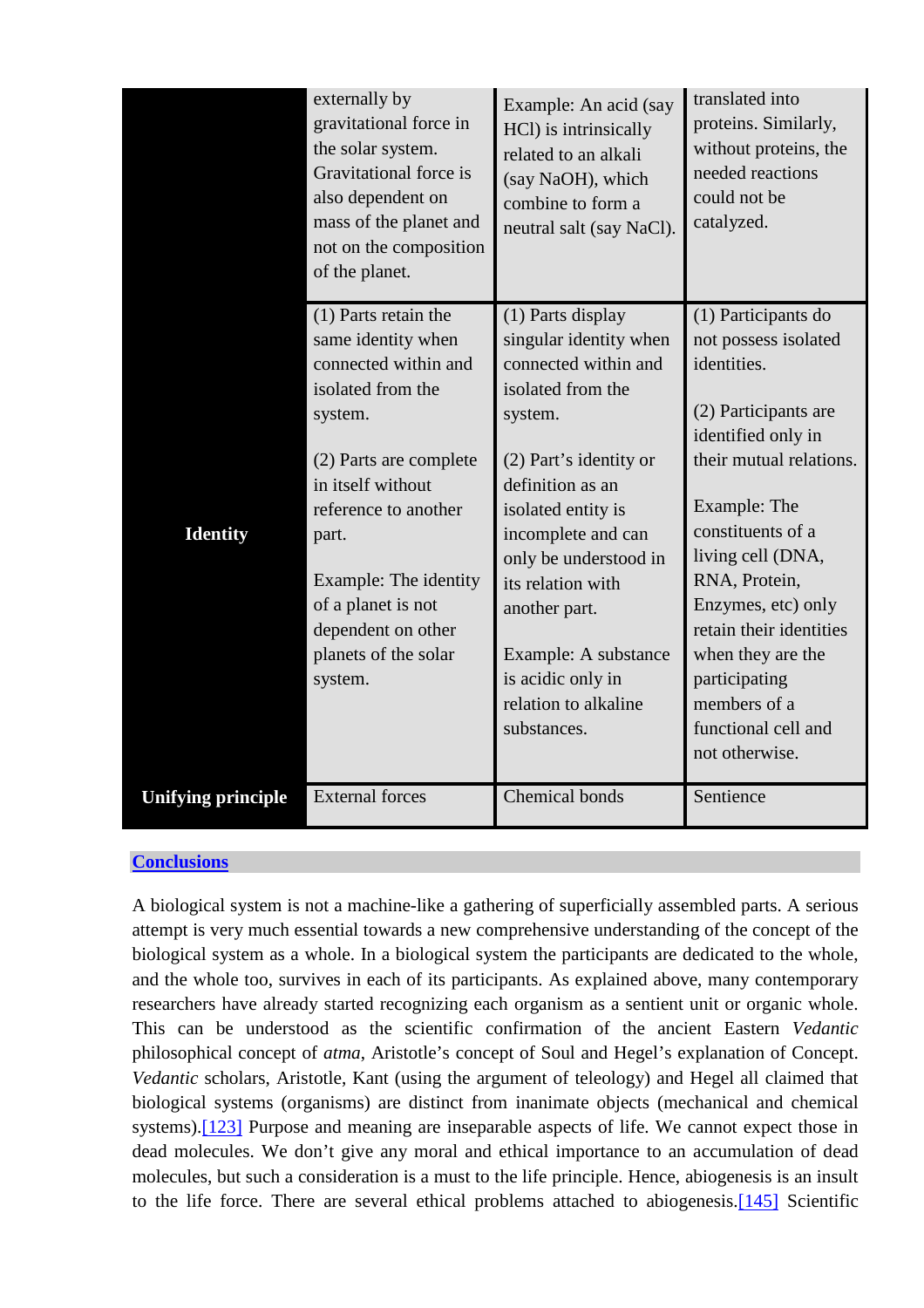recognition of sentience in the organisms has seriously dented the reductionistic picture of the organism as a mere accumulation of biochemicals. Advanced scientific research is continuously providing an abundance of new scientific data. However, all of that has failed to provide any tangible elucidation as to what actually constitutes consciousness and what are its factual characteristics. Abiogenesis, Darwinism and post-Darwinism do not have sufficient tools to accommodate cognitive phenomena in a sentient biological system and hence they do not have very promising prospects. Therefore, both origin and evolution of life must be rewritten on the basis of sentience. Objective evolution is a misconception that biologists must overcome and should instead find the proper tools to explain the evolution from the realm of sentience. The book *Subjective Evolution of Consciousness*[\[146\]](http://scienceandscientist.org/biology/) composed by Srila Bhakti Raksak Sridhar Dev-Goswami Maharaja will be an appropriate guide for this endeavor.

The participants in a biological system come into view or grow out of the germinal organism and reveal the manner in which the biological system as a whole relates to its environment. This establishes that life can only come from life. Moreover, evidently each species of life produces their unique biochemicals. The inanimate objects (dead chemicals) don't display sentience. Sentience is a unique property observed only in biological systems (animated objects). This in turn establishes the fact that there must be an original sentient being from whom the life forms and their related matter have emerged. This is also a confirmation of the *Vedantic* conclusion depicted in the second aphorism of the *Vedanta sutra* and its commentary in the first verse of *Srimad Bhagavatam*: *janmady asya yato 'nvayad itaratas cartheshv abhijnah svarat* – the origin of everything is "*abhijnah svarat*" – the unitary Supreme Cognizant Being. These interesting advancements in modern science are leading us towards an authentic scientific understanding of the reality of nature and origin of life. For the benefit of humanity, sincere scientifically minded scholars should overthrow the misconceived reductionistic ideology of deep rooted materialism, and should carry forward further studies on these purely scientific, rational explanatory viewpoints.

## **[Acknowledgements](http://scienceandscientist.org/biology/)**

This E-book is a humble offering to our divine spiritual master Srila Bhaktisvarupa Damodara Maharaja (Dr. T.D. Singh) on the occasion of his fifth annual disappearance anniversary festival on Vijayadasami ( $6<sup>th</sup>$  October, 2011). This humble offering is only made possible by the divine force of the affectionate guidance and continuous encouragements we are receiving from our Siksha Gurudev Sripad Bhakti Madhava Puri Maharaja, Ph.D. We also pray for the blessings of our divine masters Srila Bhakti Sundar Govinda Dev-Goswami Maharaja and Srila Bhakti Nirmal Acharya Maharaja so that this humble attempt may attain its actual goal. We sincerely acknowledge the editorial support provided by Sripad Matura Nath Prabhu, Sripad Brajeshwara Prabhu and Sripad Jagadananda Prabhu.

## **[References](http://scienceandscientist.org/biology/)**

[<sup>\[1\]</sup>](http://scienceandscientist.org/biology/) Radot, R.V. (1920). The life of Pasteur, from the French by Devonshire, R.L. Doubleday, New York p. 109.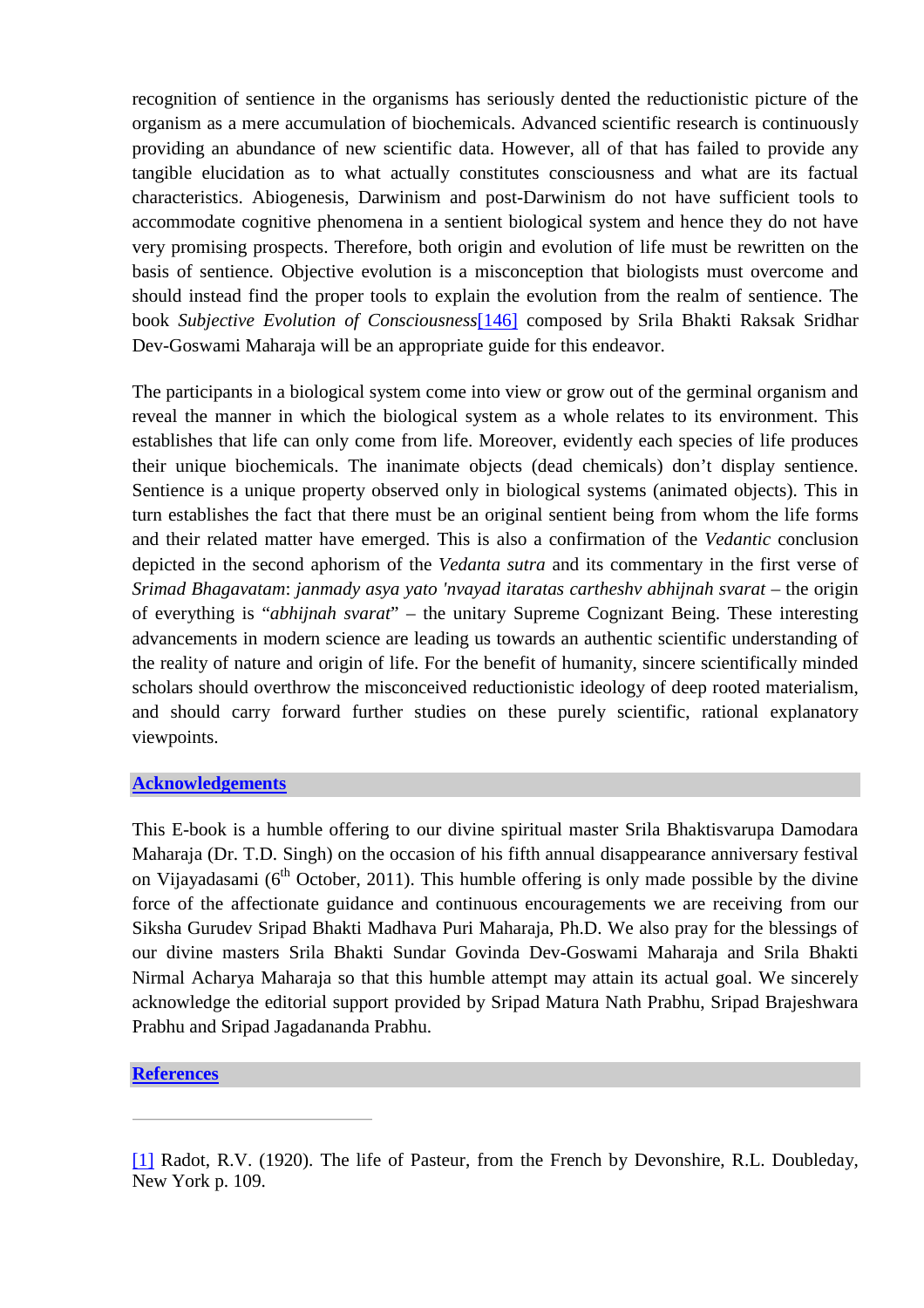[\[2\]](http://scienceandscientist.org/biology/) Thaxton, C.B., Bradley, W.L., and Olsen, R.L. (1984). *The mystery of life's origin: Reassessing current theories*, Philosophical Library.

[\[3\]](http://scienceandscientist.org/biology/) Oparin, A.I. (1924). *Proiskhozhdenie Zhizni*, Izd. Moskovski Rabochii, Moscow. *Origin of Life*, trans. Morgulis, S. New York: Macmillan, 1938.

[\[4\]](http://scienceandscientist.org/biology/) Darwin, C. (1898). The life and letters of Charles Darwin, Vol. 2, p. 202. New York: Appleton, D.

[\[5\]](http://scienceandscientist.org/biology/) Alvarez, L.W. *et al*. (1980). Extraterrestrial cause for the Cretaceous-Tertiary extinction. *Science,* Vol. 208, pp. 1095-1108.

[\[6\]](http://scienceandscientist.org/biology/) Maher, K.A., and Stevenson, D.J. (1988). Impact frustration of the origin of life. *Nature,* Vol. 331, pp. 612-614.

[\[7\]](http://scienceandscientist.org/biology/) Sleep, N.H. *et al*. (1989). Annihilation of ecosystems by large asteroid impacts on early Earth. *Nature*, Vol. 342, pp. 139-142.

[\[8\]](http://scienceandscientist.org/biology/) Mitchell, W.M. (1990). Goodbye to the warm little pond? *Science*, Vol. 250, pp. 1078-1080.

[\[9\]](http://scienceandscientist.org/biology/) Zimmer, C. (2005). How and where did life on Earth arise? *Science*, Vol. 309, p. 89.

[\[10\]](http://scienceandscientist.org/biology/) Shapiro, R. (1986). Origins: a skeptic's guide to the creation of life on earth. Summit, New York.

[\[11\]](http://scienceandscientist.org/biology/) Eigen, M. (1992). Steps toward life: a perspective on evolution. Oxford University Press, Oxford.

[\[12\]](http://scienceandscientist.org/biology/) Waechtershaeuser, G. (1992). Groundworks for an evolutionary biochemistry: the ironsulfur world. *Prog Biophys Mol Biol*, Vol. 58, pp. 85-201.

[\[13\]](http://scienceandscientist.org/biology/) de Duve, C. (1991). Blueprint for a cell: the nature and origin of life. Neil Patterson, Burlington, NC.

[\[14\]](http://scienceandscientist.org/biology/) Bernal, J.D. (1967). The origin of life. Weidenfeld & Nicholson, London.

[\[15\]](http://scienceandscientist.org/biology/) Cairns-Smith, A. (1982). Genetic takeover and the mineral origin of life. Cambridge University Press, London.

[\[16\]](http://scienceandscientist.org/biology/) Oparin, A.I. (1957). The origin of life on earth. Oliver and Boyd, Edinburgh.

[\[17\]](http://scienceandscientist.org/biology/) Fox, S.W. (1988). The emergence of life. Basic Books, New York.

[\[18\]](http://scienceandscientist.org/biology/) Dyson, F.J. (1985). Origins of life. Cambridge University Press, London.

[\[19\]](http://scienceandscientist.org/biology/) Kauffman, S.A. (1993). The origins of order: self-organization and selection in evolution. Oxford University Press, Oxford.

[\[20\]](http://scienceandscientist.org/biology/) Joyce, G.F. (1989). RNA evolution and the origin of life. *Nature*, Vol. 338, pp. 217-224.

[\[21\]](http://scienceandscientist.org/biology/) Orgel, L.E. (1992). Molecular replication. *Nature*, Vol. 358, pp. 203-209.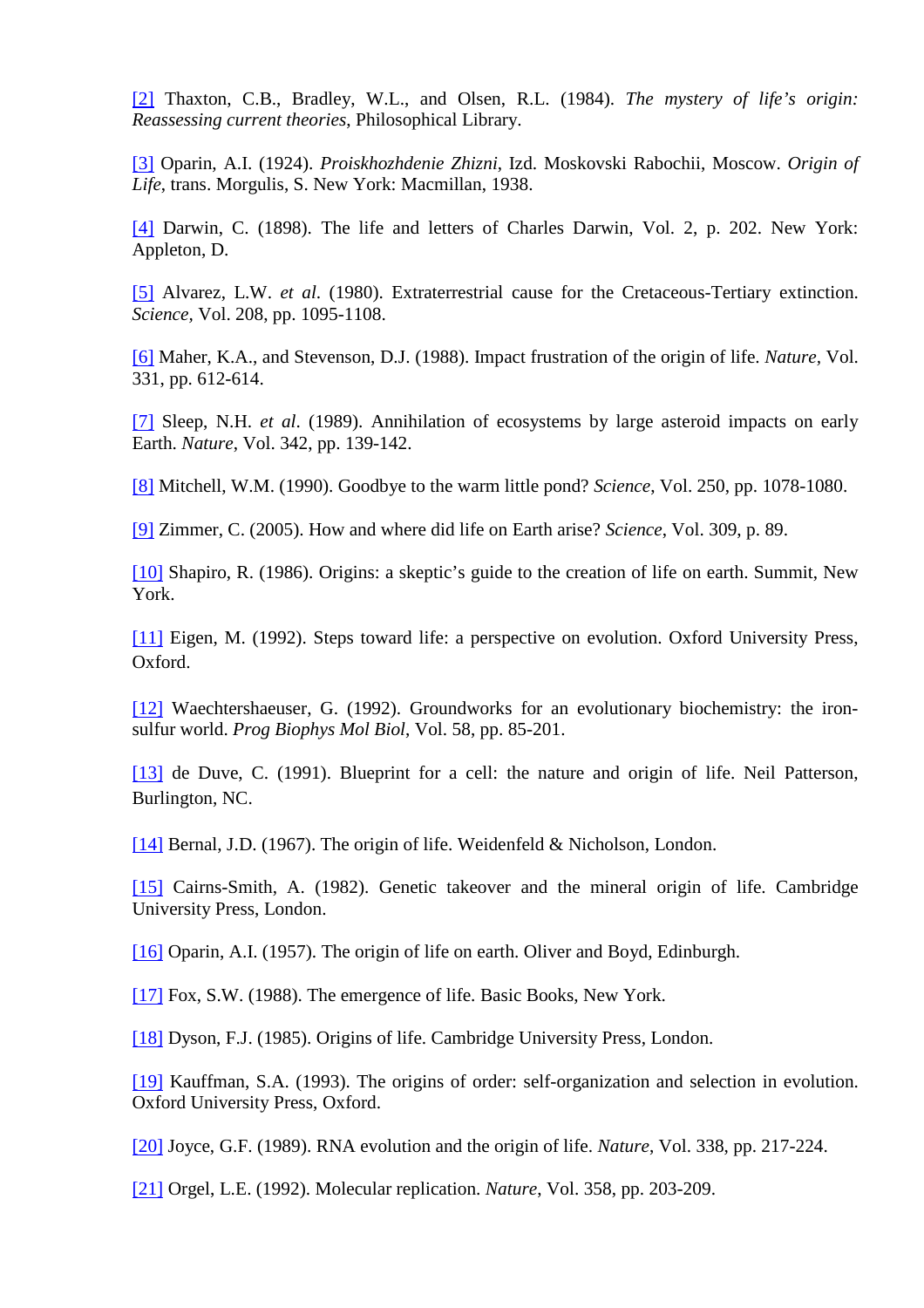[\[22\]](http://scienceandscientist.org/biology/) Haldane, J.B.S. (1928). *Rationalist Annual*. Vol. 148, pp. 8-10.

[\[23\]](http://scienceandscientist.org/biology/) Miller, S.L. (1953). A production of amino acids under possible primitive Earth conditions. Science, Vol. 117, pp. 528.

[\[24\]](http://scienceandscientist.org/biology/) Smith, A.G.C. (1993). *Seven clues to the origin of life: A scientific detective story*, Cambridge University Press, pp. 44-45.

[\[25\]](http://scienceandscientist.org/biology/) Matthew, L., and Miller, S. (1998). The stability of the RNA bases: implications for the origin of life. Proceedings of National Academy of Science, USA, Vol. 95, pp. 7933-7938.

[\[26\]](http://scienceandscientist.org/biology/) Canuto, V.M. *et al*. (1983). The young Sun and the atmosphere and photochemistry of the early Earth. *Nature*, Vol. 305, pp. 281-286.

[\[27\]](http://scienceandscientist.org/biology/) Bernstein, M.P. *et al*. (2002). Racemic amino acids from the ultraviolet photolysis of interstellar ice analogues. *Nature,* Vol. 416, pp. 401-403.

[\[28\]](http://scienceandscientist.org/biology/) Hulett, H.R. (1969). Limitations on Prebiological Synthesis. *Journal of Theoretical Biology,*  Vol. 24, pp. 56-72; Kasting, J.F. (1993). Earth's early atmosphere. *Science,* 259, 920-926; Summer, D.P. and Chang, S. (1993). Prebiotic ammonia from reduction of nitrite by Iron(II) on the early Earth. *Nature,* Vol. 365, pp. 630-633; Schopf, J.W. (1983). Earth's earliest biosphere. Princeton University Press, pp. 543-592; Kasting, J.F. (1987). Precambrian research*,* Vol. 34, pp. 205-229; and Gregor, C.B., et a1. (1988). *Chemical Cycles in the Evolution of the Earth,* Wiley, New York, pp. 42-79.

[\[29\]](http://scienceandscientist.org/biology/) Three leading geologists – Chief of CSIRO Exploration and Mining Professor Neil Phillips, Australian-based South African geologist Mr. Jonathan Law and US gold mining consultant Dr. Russell Myers have claimed that the Earth may have had an oxygen-rich atmosphere as long ago as three billion years and possibly even earlier. Refer: Phillips, G.N., Law, J.D.M. and Myers, R.E. (2001). Is the redox state of the Archean atmosphere constrained? Society of Economic Geologists, Newsletter, Vol. 47, p. 1 & pp. 9-18.

[\[30\]](http://scienceandscientist.org/biology/) Abelson, P.H. (1996). Chemical events on the primitive earth. *Proc. Nat. Acad.* Sci. U.S., Vol. 55, pp. 1365-1372.

[\[31\]](http://scienceandscientist.org/biology/) *Ibid.*; See also Ferris, J.P., and Nicodem, D.E. (1972). Ammonia photolysis and the role of Ammonia in chemical eolution. *Nature,* Vol. 238, pp. 268269; and Bada, J.L., and Miller, S.L. (1968). Ammonium ion concentration in the primitive ocean. *Science,* Vol. 159, pp. 423-425.

[\[32\]](http://scienceandscientist.org/biology/) Davidson, C.F. (1965). Geochemical aspects of atmospheric evolution. *Proc. Nat. Acad. Sci. U.S.,* Vol. 53, pp. 1194-1205.

[\[33\]](http://scienceandscientist.org/biology/) Brinkmann, R.T.J. (1969). Dissociation of water vapor and evolution of oxygen in the terrestrial atmosphere. *Geophy. Res.,* Vol. 74, pp. 5355-5368.

[\[34\]](http://scienceandscientist.org/biology/) Deamer, D.W. (1997). The first living systems: A bioenergetic perspective. *Microbiology & Molecular Biology Reviews*, Vol. 61, pp. 239-261.

[\[35\]](http://scienceandscientist.org/biology/) Adam, P. *et al*. (2008). The miller volcanic spark discharge experiment. *Science*, Vol. 322, pp. 404-405.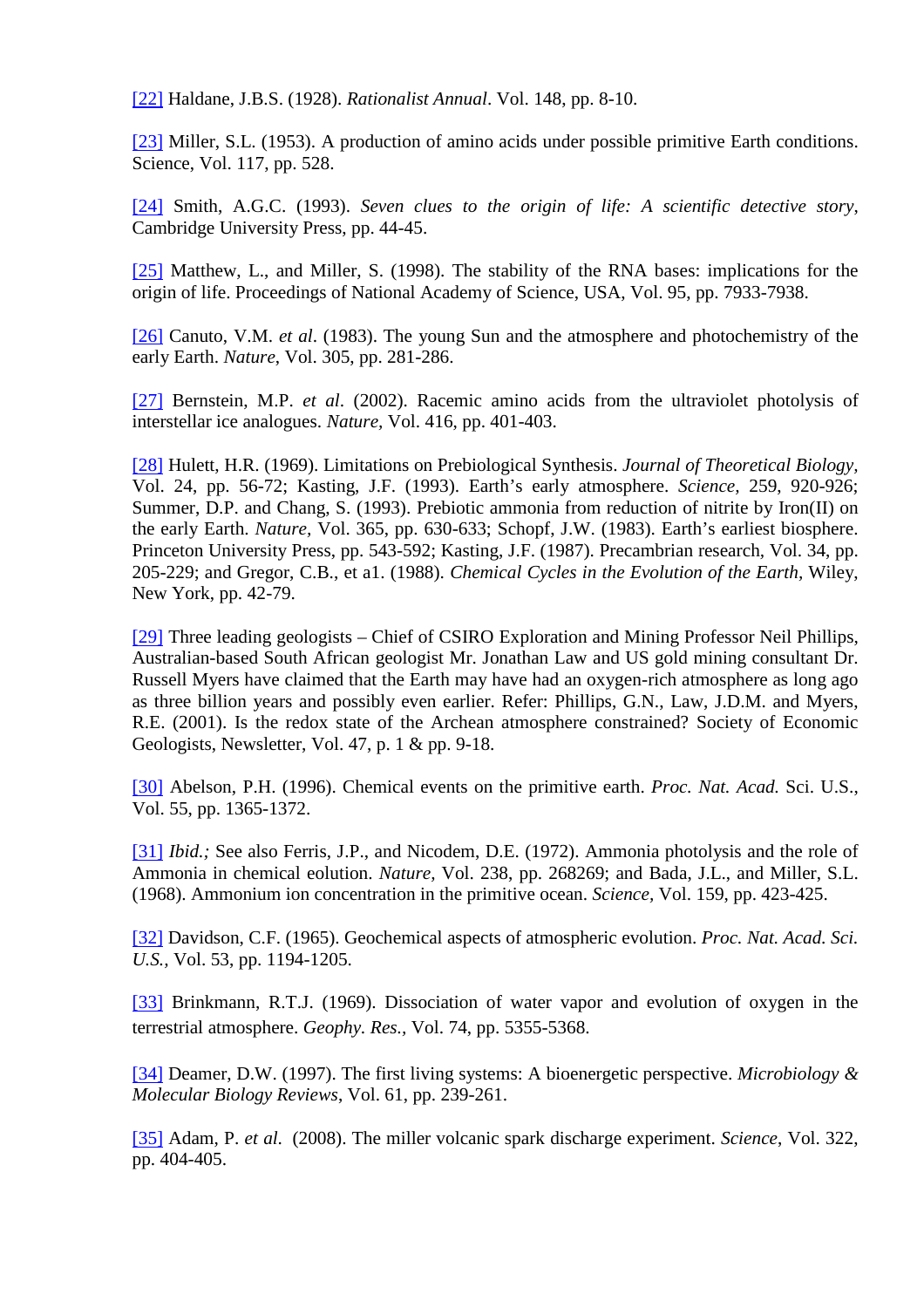[\[36\]](http://scienceandscientist.org/biology/) Canil, D. (2002). Vanadian in peridotites, mantle redox and tectonic environments: Archean to present. *Earth and Planetary Science Letters*, Vol. 195, pp. 75-90.

[\[37\]](http://scienceandscientist.org/biology/) Interview with Stanley Miller by Sean Henahan (October 1996). From primordial soup to the prebiotic beach., Access Excellence National Health Museum.

[\[38\]](http://scienceandscientist.org/biology/) National Research Council Space Studies Board*.* (1990). *The search for life's origins,* National Academy Press, Washington D.C.

[\[39\]](http://scienceandscientist.org/biology/) Orgel, L.E. (2004). Prebiotic chemistry and the origin of the RNA world. *Crit Rev Biochem Mol Biol,* Vol. 39, pp. 99-123.

[\[40\]](http://scienceandscientist.org/biology/) Kelley, D. (February 7, 2010). Is it time to throw out 'primordial soup' theory? *NPR*.

[\[41\]](http://scienceandscientist.org/biology/) Miller, S.L. (1998). The endogenous synthesis of organic compounds. Brack, A. (Ed.), *The Molecular Origins of Life: Assembling Pieces of the Puzzle,* Cambridge University Press, Cambridge, UK, pp. 59-85; Sutherland, J.D., and Whitfield, J.N. (1997). Prebiotic chemistry: a bioorganic perspective. *Tetrahedron*, Vol. 53, pp. 11493-11527.

[\[42\]](http://scienceandscientist.org/biology/) Orgel, L.E. (1973). *The origins of life: molecules and natural selection,* New York: John Wiley and Sons, p. 112; Miyakawa, S. *et al*. (2002). Prebiotic synthesis from CO atmospheres: Implications for the origins of life. *Proc. Natl. Acad. Sci.* U. S. A. Vol. 99, pp. 14628-14631.

[\[43\]](http://scienceandscientist.org/biology/) Matthews, C.N. (1975). The origin of proteins: Heteropolypeptides from hydrogen cyanide and water. *Origins of Life,* Vol. 6, pp. 155-162.

[\[44\]](http://scienceandscientist.org/biology/) Levy, M. *et al*. (2000). Prebiotic synthesis of adenine and amino acids under Europe-like conditions. *Icarus*, Vol. 145, pp. 609-613.

[\[45\]](http://scienceandscientist.org/biology/) Chyba, C.F., and Sagan, C. (1992). Endogenous production, exogenous delivery, and impact-shock synthesis of organic molecules: an inventory for the origins of life, *Nature* pp. 125-132; Ehrefreund, P. *et al*., ISSI–Team (2002). Astrophysical and astrochemical insights into the origin of life. *Rep Progr Phys*, Vol. 65, pp. 1427-1487*.*

[\[46\]](http://scienceandscientist.org/biology/) Bada, J.L. (2004). How life began on Earth: a status report. *Earth and Planetary Science Letters* Vol. 226, p. 7; Becker, L., Poreda, R.J., and Bunch, T.E. (2000). Fullerenes: an extraterrestrial carbon carrier phase for noble gases. *Proc. Natl. Acad. Sci.* U.S.A. Vol. 97, pp. 2979-2983; Sekine, Y., *et al*., (2003). Methane production by large iron meteorite impacts on the early Earth. *J. Geophys. Res.* Vol. 108 (E7) 11 (art. no. 5070); Glavin, D.P., and Bada, J.L. (2001). Survival of amino acids in micro-meteorites during atmospheric entry. *Astrobiology*, Vol. 1, pp. 259-269; Glavin, D.P., Matrajt, G., and Bada, J.L. (2004). A search for extraterrestrial amino acids in Antarctic micrometeorites: implications for the exogenous delivery of organic compounds. *Adv. Space Sci.* Vol. 33, pp. 106-113.

[\[47\]](http://scienceandscientist.org/biology/) Huber, C., and Wächtershäuser, G. (1998). Peptides by activation of amino acids with CO on (Ni,Fe)S surfaces: implications for the origin of life. *Science,* Vol. 281, pp. 670-672.

[\[48\]](http://scienceandscientist.org/biology/) Radetsky, P. (1998). Life's Crucible. *Earth*, p. 36.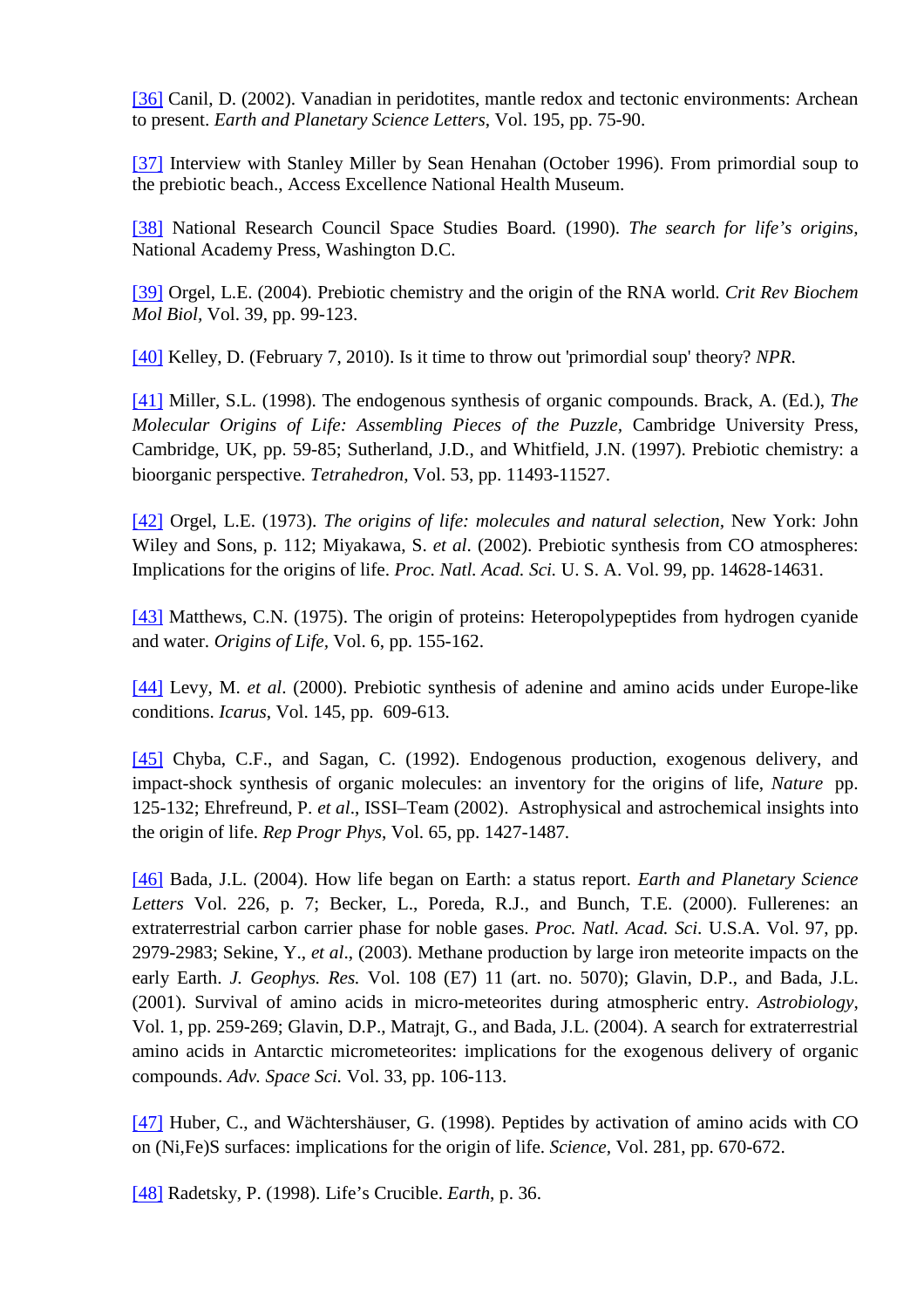[\[49\]](http://scienceandscientist.org/biology/) Matthews, R. (1997). Wacky water. *New Scientist*, Vol. 154, pp. 40-43.

[\[50\]](http://scienceandscientist.org/biology/) Miller, S.L., and Lazcano, A. (1995). The origin of life-did it occur at high temperatures? *J. Mol. Evol.* Vol. 41, pp. 689-692.

[\[51\]](http://scienceandscientist.org/biology/) Levy, M., and Miller, S.L. (1998). The stability of the RNA bases: Implications for the origin of life. *Proc. Natl. Acad. Sci. USA,* vol. 95, pp. 7933-7938.

[\[52\]](http://scienceandscientist.org/biology/) Ferris, J.P. (2002). From building blocks to the polymers of life. In: Schopf, J.W. (ed) *Life's origin, the beginnings of biological evolution*. California University Press, London.

[\[53\]](http://scienceandscientist.org/biology/) Martin, R.B. (1998). Free energies and equilibria of peptide bond hydrolysis and formation. *Biopolymers*, Vol. 45, pp. 351-353.

[\[54\]](http://scienceandscientist.org/biology/) Ito, M., Handa, N., and Yanagawa, H. (1990). Synthesis of polypeptides by microwaveheating. II. Function of polypeptides synthesized during repeated hydration–dehydration cycles. *J. Mol. Evol.* Vol. 31, pp. 187-194.

[\[55\]](http://scienceandscientist.org/biology/) Paechthorowitz, M., and Eirich, F.R. (1988). The polymerization of amino-acid adenylates on sodium-montmorillonite with preadsorbed polypeptides. *Orig Life Evol Biosph*, Vol. 18, pp. 359-387.

[\[56\]](http://scienceandscientist.org/biology/) Hill, A.R., Bohler, C., and Orgel, L.E. (1998). Polymerization on the rocks: negativelycharged alpha-amino acids. *Orig Life Evol Biosph*, Vol. 28, pp. 235-243.

[\[57\]](http://scienceandscientist.org/biology/) Liu, R., Orgel, L.E. (1998). Polymerization on the rocks: beta-amino acids and arginine. *Orig Life Evol Biosph*, Vol. 28, pp. 245-257.

[\[58\]](http://scienceandscientist.org/biology/) Chan, W.C. (2000). Fmoc solid phase peptide synthesis. A practical approach. Oxford University Press, Oxford.

[\[59\]](http://scienceandscientist.org/biology/) Chiarabelli, C. (2007). Question 3: the worlds of the prebiotic and never born proteins. *Orig. Life Evol. Biosph*, Vol. 37, pp. 357-361.

[\[60\]](http://scienceandscientist.org/biology/) Cairns-Smith, A.G. (1966). The origin of life and the nature of the primitive gene. *J. Theor. Biol.* Vol. 10, pp. 53-88.

[\[61\]](http://scienceandscientist.org/biology/) Eschenmoser, A. (1997). Towards a chemical etiology of nucleic acid structure. *Origins of Life and Evolution of the Biosphere*, Vol. 27, pp. 535-53.

[\[62\]](http://scienceandscientist.org/biology/) Joyce, G.F. (2002). The antiquity of RNA-based evolution. *Nature*, Vol. 418. pp. 241-221.

[\[63\]](http://scienceandscientist.org/biology/) Egholm, M. *et al*. (1992). Peptide nucleic acids (PNA). Oligonucleotide analogues with an achiral peptide backbone. *J. Amer. Chem. Soc.,* Vol. 114, pp. 1895-1897.

[\[64\]](http://scienceandscientist.org/biology/) Nelson, K.E., Levy, M., and Miller, S.L. (2000). Peptide nucleic acids rather than RNA may have been the first genetic molecule. *Proc. Natl Acad. Sci.* USA, Vol. 97, pp. 3868-3871.

[\[65\]](http://scienceandscientist.org/biology/) Joyce, G.F. *et al*. (1984). Chiral selection in poly(C)-directed synthesis of oligo(G). *Nature*, Vol. 310, pp. 602-604.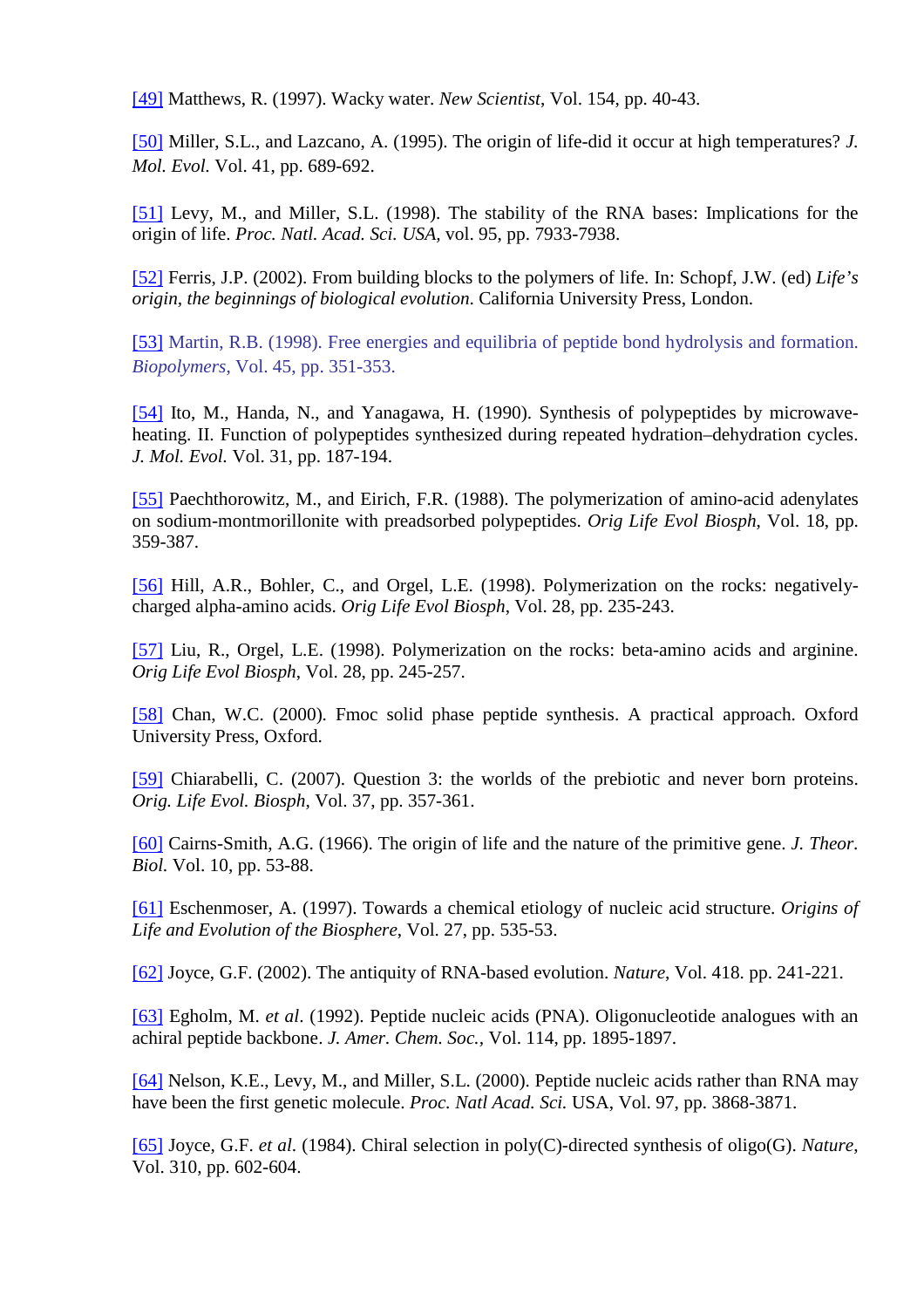[\[66\]](http://scienceandscientist.org/biology/) Schmidt, J.G., Nielsen, P.E., and Orgel, L.E. (1997). Enantiomeric cross-inhibition in the synthesis of oligonucleotides on a nonchiral template. *J. Am. Chem. Soc.,* Vol. 119, pp. 1494- 1495.

[\[67\]](http://scienceandscientist.org/biology/) Eriksson, M. *et al*. (1998). Sequence dependent N-terminal rearrangement and degradation of peptide nucleic acid (PNA) in aqueous solution. *New J. Chem.* Vol. 22, pp. 1055-1059.

[\[68\]](http://scienceandscientist.org/biology/) Eschenmoser, A. (2004). The TNA-family of nucleic acid systems: properties and prospects. *Orig. Life Evol. Biosph.* Vol. 34, pp. 277-306; Eschenmoser, A. (1999). Chemical etiology of nucleic acid structure. *Science*, Vol. 284, pp. 2118-2124.

[\[69\]](http://scienceandscientist.org/biology/) Orgel, L. (2000). A simpler nucleic acid. *Science*, Vol. 290, pp. 1306-1307.

[\[70\]](http://scienceandscientist.org/biology/) Gilbert, W. (1986). Origin of life: The RNA world. *Nature*, Vol. 319, p. 618.

[\[71\]](http://scienceandscientist.org/biology/) Woese, C.R. (1967). *The genetic code: The molecular basis for genetic expression*. Harper & Row, p. 186.

[\[72\]](http://scienceandscientist.org/biology/) Crick, F.H.C. (1968). The origin of the genetic code. *J. Mol. Biol*. Vol. 38, pp. 367-379.

[\[73\]](http://scienceandscientist.org/biology/) Orgel, L.E. (1968). Evolution of the genetic apparatus. *J. Mol. Biol*. Vol. 38, pp. 381-393.

[\[74\]](http://scienceandscientist.org/biology/) Cech, T.R. (2011). The RNA worlds in context. *Cold Spring Harb Perspect Biol*., doi: 10.1101/cshperspect.a006742.

[\[75\]](http://scienceandscientist.org/biology/) Orgel, L.E. (1994). The origin of life on the Earth. *Scientific American*, Vol. 271, pp.76-83.

[\[76\]](http://scienceandscientist.org/biology/) Larralde, R., Robertson, M.P., and Miller, S.L. (1995). Rates of decomposition of ribose and other sugars: implications for chemical evolution. *Proc. Natl. Acad. Sci.,* USA Vol. 92, pp. 8158- 8160.

[\[77\]](http://scienceandscientist.org/biology/) Shapiro, R. (1984). The improbability of prebiotic nucleic acid synthesis. *Origins Life*, Vol. 14, pp. 565-570.

[\[78\]](http://scienceandscientist.org/biology/) Shapiro, R. (1988). Prebiotic ribose synthesis: A critical review. *Origins Life* and *Evol. Biosphere,* Vol. 18, pp. 71-85.

[\[79\]](http://scienceandscientist.org/biology/) Joyce, G.F. *et al.* (1987). The case for an ancestral genetic system involving simple analogues off the nucleotides. *Proc. Natl. Acad. Sci.*, USA, Vol. 84, pp. 4398-4402.

[\[80\]](http://scienceandscientist.org/biology/) Schwartz, A.W. *et al.* (1987). Polynucleotide analogues as possible primitive precursors of nucleic acids*. Origins Life*, Vol. 17, pp. 351-357.

[\[81\]](http://scienceandscientist.org/biology/) Schwartz, A.W. and de Graaf, R.M. (1993). The Prebiotic syntheses of Carbohydrates: A reassessment. *J. Mol. Evol.* Vol. 36, pp. 101-106.

[\[82\]](http://scienceandscientist.org/biology/) Benner, S.A. (1993). Catalysis: Design versus selection. *Science*, Vol. 261, p. 1403.

[\[83\]](http://scienceandscientist.org/biology/) Joyce, G.F., and Orgel, L.E. (1993). Prospects for understanding the origin of the RNA World. *The RNA World, eds.* Gesteland R.F., and Atkins, I.E. New York, Cold Spring Harbor Laboratory Press, pp. I-25.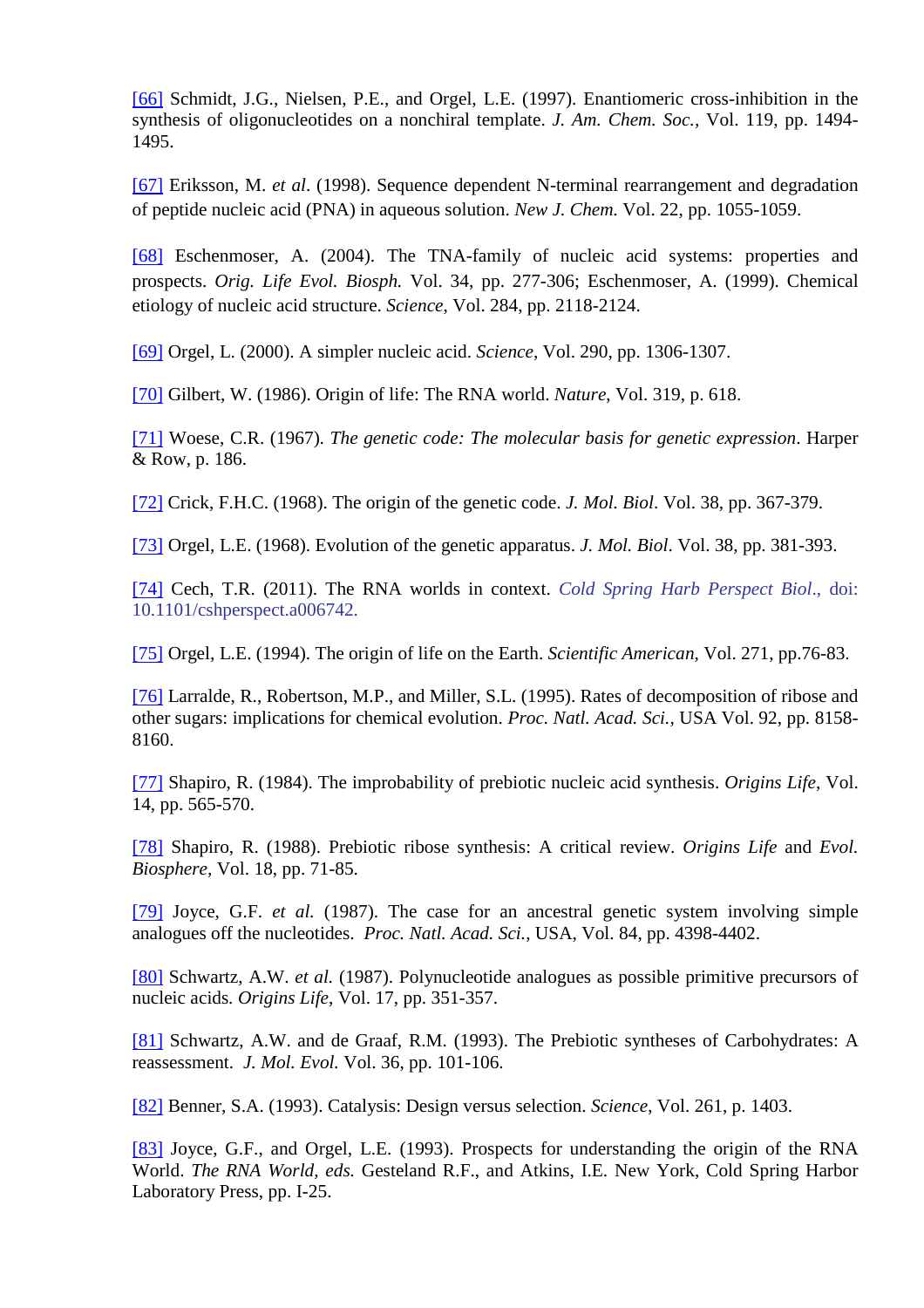[\[84\]](http://scienceandscientist.org/biology/) Crick, F. (1993). Foreword. *The RNA World*. eds., Gesteland R.F., and Atkins, I.F., p. xiii.

[\[85\]](http://scienceandscientist.org/biology/) Eigner, J., Boedtker, H., and Michaels, G. (1961). Thermal degradation of nucleic acids. *Biochim Biophys Acta*, Vol. 51, pp. 165-168.

[\[86\]](http://scienceandscientist.org/biology/) Butzow, J.J., and Eichhorn, G.L. (1975). Different susceptibility of DNA and RNA to cleavage by metal-ions. *Nature*, Vol. 254, pp. 358-359.

[\[87\]](http://scienceandscientist.org/biology/) Lazcano, A., Guerrero, R., Margulis, L., and Oro, J. (1988). The evolutionary transition from RNA to DNA in early cells. *J. Mol. Evol*., Vol. 27, pp. 283-290.

[\[88\]](http://scienceandscientist.org/biology/) Forterre, P. (2005). The two ages of the RNA world, and the transition to the DNA world: a story of viruses and cells. *Biochimie*, Vol. 87, pp. 793-803.

[\[89\]](http://scienceandscientist.org/biology/) Silverman, S.K. (2008). Catalytic DNA (deoxyribozymes) for synthetic applications-current abilities and future rospects. *Chem Commun* (Camb). pp 3467-3485.

[\[90\]](http://scienceandscientist.org/biology/) Burton, A.S., Lehman, N. (2009). DNA before proteins? Recent discoveries in nucleic acid catalysis strengthen the case. *Astrobiology*, Vol. 9, pp. 125-130.

[\[91\]](http://scienceandscientist.org/biology/) Freeland, S.J., Knight, R.D., and Landweber, L.F. (1999). Do proteins predate DNA? *Science*, Vol. 286, pp. 690-692.

[\[92\]](http://scienceandscientist.org/biology/) Eigen, M. (1971). Self-organization of matter and the evolution of biological macromolecules. *Naturwissenschaften*, Vol. 58, pp. 465-523.

[\[93\]](http://scienceandscientist.org/biology/) Orgel, L.E. (1995). Unnatural selection in chemical systems. *Acc. Chem. Res*., Vol. 28, pp. 109-118.

[\[94\]](http://scienceandscientist.org/biology/) Smith, M.J. and Szathmáry, E. (1995). The major transitions in evolution. Oxford, Freeman.

[\[95\]](http://scienceandscientist.org/biology/) Lifson, S. (1997). On the crucial stages in the origin of animate matter. *J. Mol. Evol.* Vol. 44, pp. 1-8.

[\[96\]](http://scienceandscientist.org/biology/) Shapiro, R. (2000). A replicator was not involved in the origin of life. *IUBMB Life*, Vol. 49, pp. 173–176.

[\[97\]](http://scienceandscientist.org/biology/) Oparin, A.I., Orlovskii, A.F., Bukhlaeva, V.Y., and Gladilin, K.L. (1976). Influence of the enzymatic synthesis of polyadenylic acid on a coacervate system. *Dokl. Akad. Nauk SSSR*, Vol. 226, pp. 972-974.

[\[98\]](http://scienceandscientist.org/biology/) Fox, S.W. (1973). Origin of the cell: experiments and premises. *Naturwissenschaften*, Vol. 60, pp. 359-368.

[\[99\]](http://scienceandscientist.org/biology/) Walde, P., Goto, A., Monnard, P.A., Wessicken, M., and Luisi, P.L. (1994). Oparin's reactions revisited: enzymatic synthesis of poly(adenylic acid) in micelles and self reproducing vesicles. *J. Am. Chem. Soc.* Vol. 116, pp. 7541-7547.

[\[100\]](http://scienceandscientist.org/biology/) Walde, P., Wick, R., Fresta, M., Mangone, A., and Luisi, P.L. (1994). Autopoietic selfreproduction of fatty acid vesicles. *J. Am. Chem. Soc.* Vol. 116, pp. 11649-11654.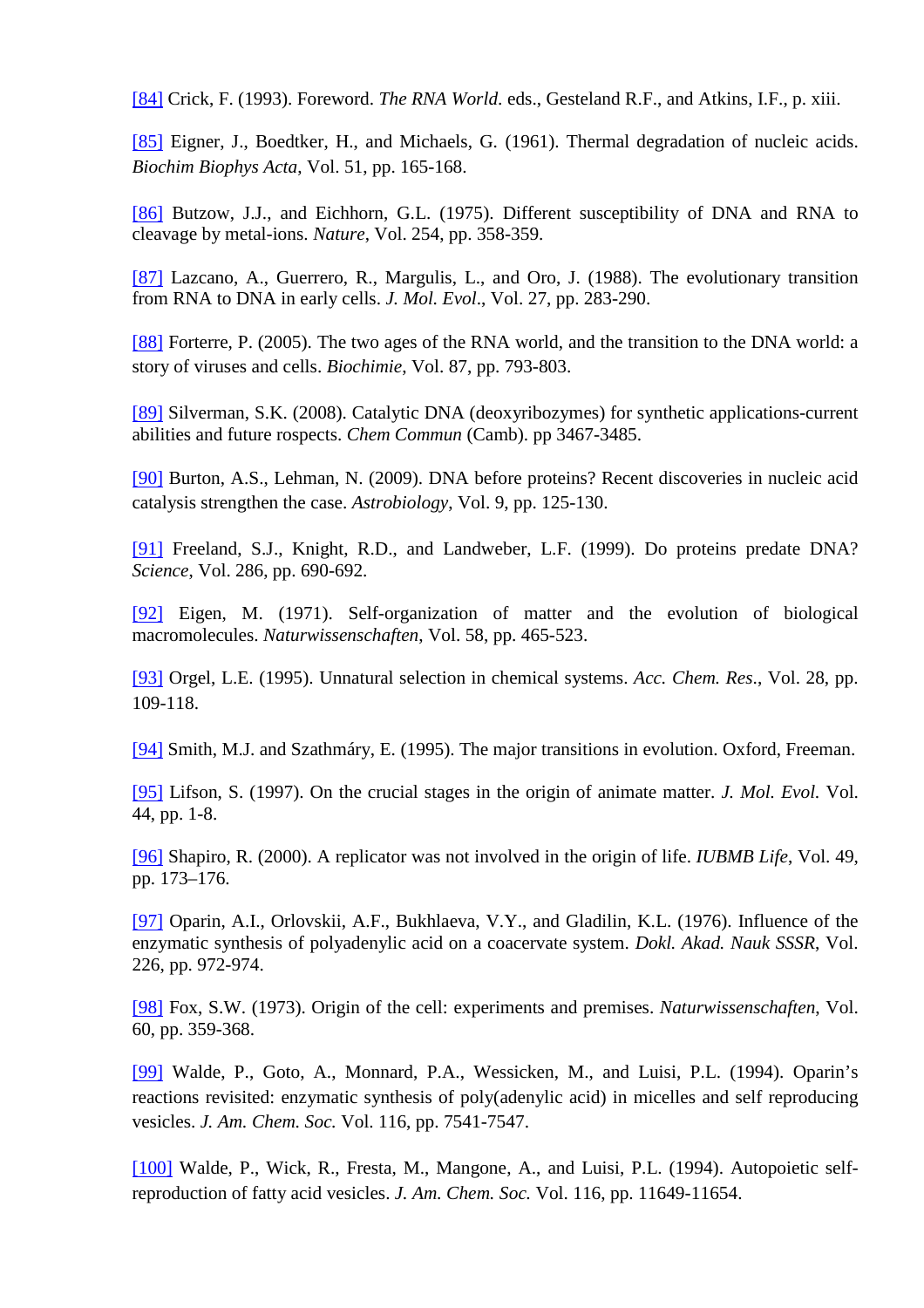[\[101\]](http://scienceandscientist.org/biology/) Ourisson, G., and Nakatani, Y. (1994). The terpenoid theory of the origin of cellular life: the evolution of terpenoids to cholesterol. *Chemistry & Biology*, Vol. 1, pp. 11-23.

[\[102\]](http://scienceandscientist.org/biology/) Norris, V., and Raine, D.J. (1998). A fission-fusion origin for life. *Origins Life Evol. Biosphere,* Vol. 28, pp. 523-537.

[\[103\]](http://scienceandscientist.org/biology/) Luisi, P.L., Walde, P., and Oberholzer, T. (1999). Lipid vesicles as possible intermediates in the origin of life. *Current Opinions in Colloid & Interface Science,* Vol. 4, pp. 33-39.

[\[104\]](http://scienceandscientist.org/biology/) Cavalier-Smith, T. (1995). *Biodiversity and evolution*. Kato, M. and Tokyo, Y.D., National Science Museum Foundation.

[\[105\]](http://scienceandscientist.org/biology/) Szathmáry, E. (1999). Chemes, genes, memes: a revised classification of replicators. *Lectures on Mathematics in the Life Sciences*, Vol. 26, pp. 1-10.

[\[106\]](http://scienceandscientist.org/biology/) Tanford, C. (1978). The hydrophobic effect and the organization of living matter. *Science*, Vol. 200, pp. 1012-1018.

[\[107\]](http://scienceandscientist.org/biology/) Safran, S.A. (1994). *Statistical thermodynamics of surfaces, interfaces, and membranes*. Reading, MA, Addison-Wesley.

[\[108\]](http://scienceandscientist.org/biology/) Lasaga, A.C., Holland, H.D., and Dwyer, M.J. (1971). Primordial oil slick. *Science,* Vol. 174, pp. 53-55.

[\[109\]](http://scienceandscientist.org/biology/) Baross, J.A., and Hoffman, S.E. (1985) Submarine hydrothermal vents and associated gradient environments as sites for the origin and evolution of life. *Origins Life*, Vol. 15, pp. 327- 345.

[\[110\]](http://scienceandscientist.org/biology/) Pace, N.R. (1991). Origin of life—facing up to the physical setting. Cell, Vol. 65, pp. 531- 533.

[\[111\]](http://scienceandscientist.org/biology/) Monnard, P.A. and Deamer, D.W. (2002). Membrane self-assembly processes: steps toward the first cellular life. *Anat. Rec.*, Vol. 268, p. 197.

[\[112\]](http://scienceandscientist.org/biology/) Apel, C.L., Deamer, D.W. and Mautner. M.N. (2002). Self-assembled vesicles of monocarboxylic acids and alcohols: conditions for stability and for the encapsulation of biopolymers. *Biochim. Biophys. Acta*., Vol. 1559, pp. 1-9.

[\[113\]](http://scienceandscientist.org/biology/) Deamer, D.W. (1985). Boundary structures are formed by organic components of the Murchison carbonaceous chondrite. *Nature*, Vol. 317, pp. 792-794. See also: Deamer, D.W., and Pashley, R.M. (1989). Amphiphilic components of the Murchinson carbonaceous chondrite: surface properties and membrane formation. *Orig. Life Evol. Biosph*., Vol. 19, pp. 21-38.

[\[114\]](http://scienceandscientist.org/biology/) Deamer, D.W., and Pashley, R.M. (1989). Amphiphilic Components of Carbonaceous Meteorites, *Origins Life Evol. Biosphere,* Vol. 19, pp. 21-33.

[\[115\]](http://scienceandscientist.org/biology/) Deamer, D.W. (1985). Boundary structures are formed by organic components of the Murchison carbonaceous chondrite. *Nature*, Vol. 317, pp. 792-794. See also: Deamer, D.W., and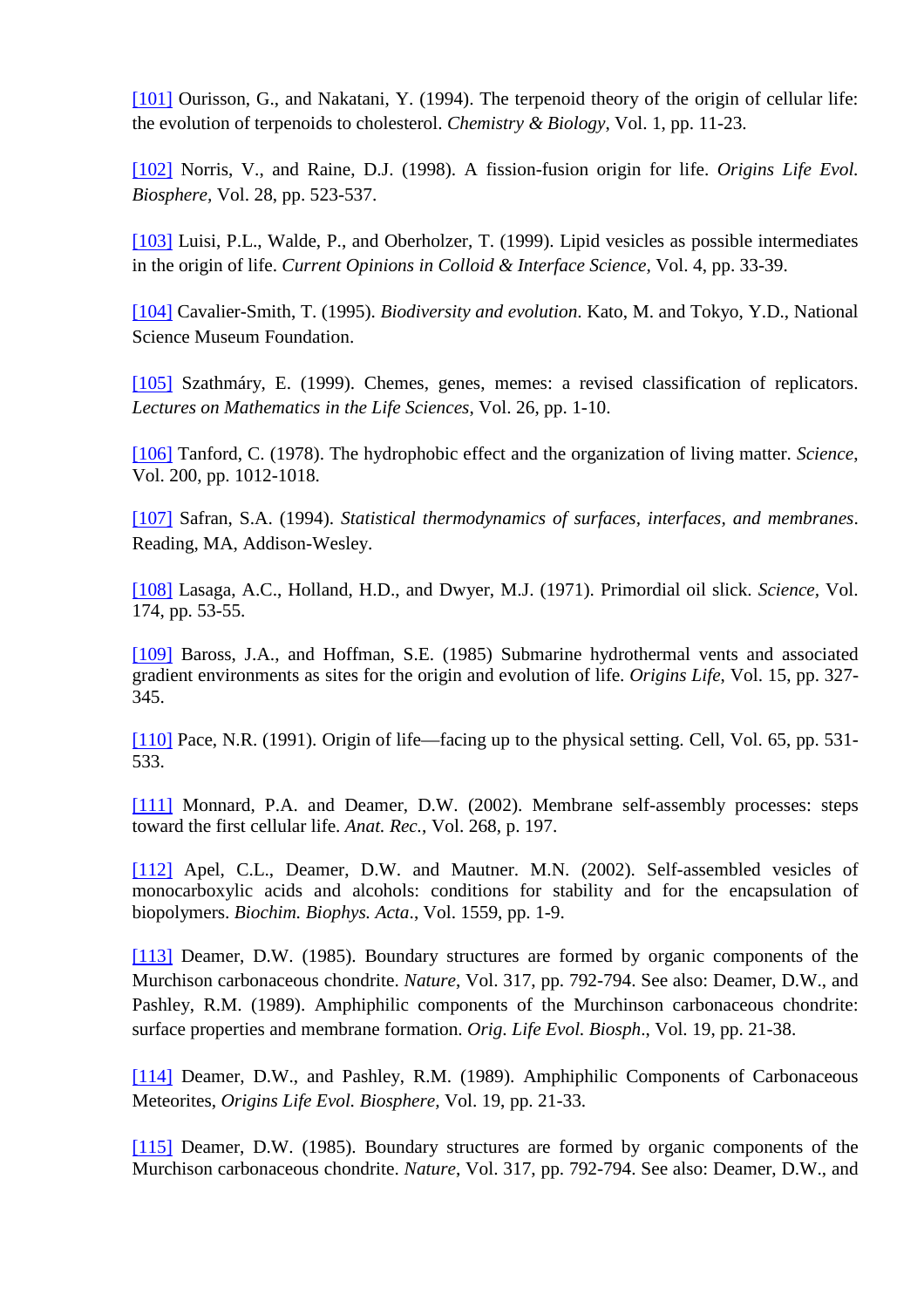Pashley, R.M. (1989). Amphiphilic components of the Murchinson carbonaceous chondrite: surface properties and membrane formation. *Orig. Life Evol. Biosph*., Vol. 19, pp. 21-38.

[\[116\]](http://scienceandscientist.org/biology/) Cronin, J.R. (1998). Clues from the origin of the solar system: meteorites. In: Andre, B. (ed.), *The molecular origin of life: assembling pieces of the puzzle*. Cambridge University Press, Cambridge, UK, pp. 119-146.

[\[117\]](http://scienceandscientist.org/biology/) Trevors, J.T. (2003). Possible origin of a membrane in the subsurface of the Earth. *Cell Biol. Int*., Vol. 27, pp. 451-457.

[\[118\]](http://scienceandscientist.org/biology/) Shapiro, R. (2011). Life's beginnings. *Nature*, Vol. 476, pp. 30-31.

[\[119\]](http://scienceandscientist.org/biology/) Kelley, L.A., and Scott, M.A. (2008). The evolution of biology. A shift towards the engineering of prediction-generating tools and away from traditional research practice. EMBO Rep 9, pp. 1163-1167.

[\[120\]](http://scienceandscientist.org/biology/) Professor S.L. Miller, the molecular evolutionist, gave lectures on "The origin of life" at the University of California, Irvine, on May 30-31, 1973.

[\[121\]](http://scienceandscientist.org/biology/) Online posting. (February 7, 2010). Transcendental nectar of sadhu-sanga: under the holy association of Sripad Bhakti Madhava Puri Maharaja, Ph.D. Refer: https://groups.google.com/group/Online\_Sadhu\_Sanga/msg/472f7ef284387443?hl=en

[\[122\]](http://scienceandscientist.org/biology/) Scampavia, L.D., Hodder, P.S., Lähdesmäki, I., and Ruzicka, J. (1999). Automation of functional assays by flow injection fluorescence microscopy. *Trends Biotechnol*. Vol. 17, pp. 443-447.

[\[123\]](http://scienceandscientist.org/biology/) Swami, B.M.P., The logic of life. *Science and Scientist – Inquiring into the Origin of Matter and Life*, Newsletter, January – March 2008. Refer: [http://scienceandscientist.org/download.php?get=Science\\_and\\_Scientist-2008\\_Issue-1.pdf](http://scienceandscientist.org/download.php?get=Science_and_Scientist-2008_Issue-1.pdf) 

[\[124\]](http://scienceandscientist.org/biology/) Mendel, J.G. (1866). *Versuche über Pflanzenhybriden* Verhandlungen des naturforschenden Vereines in Brünn, Bd. IV für das Jahr, 1865 Abhandlungen:3-47. For the English translation, see: Druery, C.T., and Bateson, W. (1901). Experiments in plant hybridization. *Journal of the Royal Horticultural Society,* Vol. 26, pp. 1-32.

[\[125\]](http://scienceandscientist.org/biology/) Crick, F.H.C. (1958). On protein synthesis. *Symp. Soc. Exp. Biol.* XII, pp. 139-163.

[\[126\]](http://scienceandscientist.org/biology/) Crick, F. (1970). Central dogma of molecular biology. *Nature*, Vol. 227, pp. 561-563.

[\[127\]](http://scienceandscientist.org/biology/) Commoner, B. (1968). Failure of the Watson-Crick theory as a chemical explanation of inheritance. *Nature*, Vol. 220, pp. 334-340.

[\[128\]](http://scienceandscientist.org/biology/) Chambon, P. (1981). Split genes. *Scientific American,* Vol. 244, pp. 48-59.

[\[129\]](http://scienceandscientist.org/biology/) Sturtevant, A.H., and Beadle, G.W. (1962). An introduction to genetics. New York: Dover.

[\[130\]](http://scienceandscientist.org/biology/) Keller, E. (1983). *A feeling for the organism.* New York: W. H. Freeman and Company.

[\[131\]](http://scienceandscientist.org/biology/) Fischer, E. (1991). Die Beweglichkeit der Gene. Germany: Goldmann Verlag.